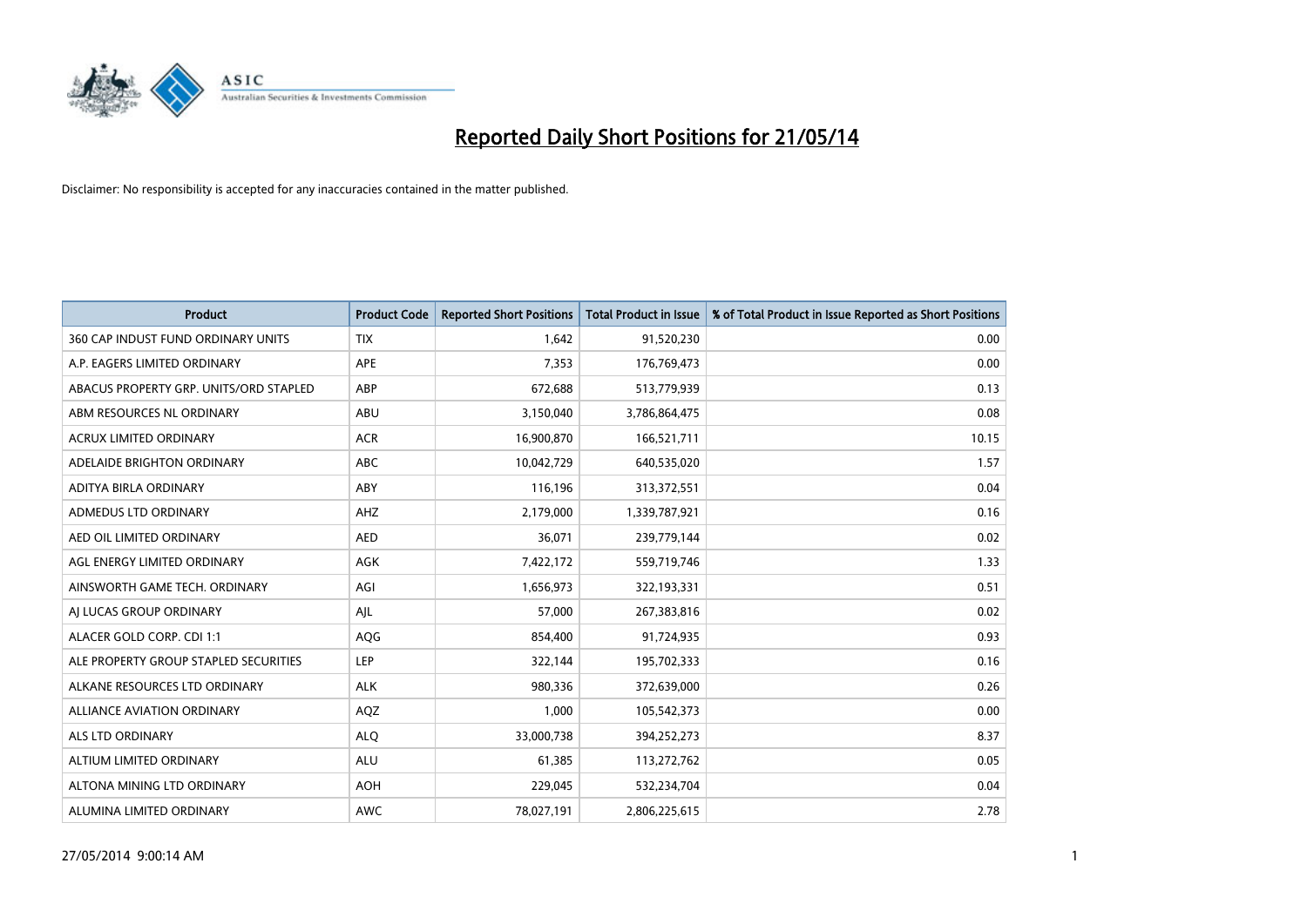

| <b>Product</b>                          | <b>Product Code</b> | <b>Reported Short Positions</b> | <b>Total Product in Issue</b> | % of Total Product in Issue Reported as Short Positions |
|-----------------------------------------|---------------------|---------------------------------|-------------------------------|---------------------------------------------------------|
| AMALGAMATED HOLDINGS ORDINARY           | AHD                 | 7,029                           | 157,859,301                   | 0.00                                                    |
| AMCOM TELECOMM. ORDINARY                | AMM                 | 1,189,059                       | 245,322,894                   | 0.48                                                    |
| AMCOR LIMITED ORDINARY                  | AMC                 | 5,006,291                       | 1,206,684,923                 | 0.41                                                    |
| AMP LIMITED ORDINARY                    | AMP                 | 38,205,828                      | 2,957,737,964                 | 1.29                                                    |
| ANSELL LIMITED ORDINARY                 | <b>ANN</b>          | 4,935,210                       | 152,937,881                   | 3.23                                                    |
| ANTARES ENERGY LTD ORDINARY             | <b>AZZ</b>          | 768,777                         | 255,000,000                   | 0.30                                                    |
| ANZ BANKING GRP LTD ORDINARY            | ANZ                 | 10,596,396                      | 2,744,118,670                 | 0.39                                                    |
| APA GROUP STAPLED SECURITIES            | APA                 | 22,980,213                      | 835,750,807                   | 2.75                                                    |
| APN NEWS & MEDIA ORDINARY               | <b>APN</b>          | 4,740,386                       | 1,029,041,356                 | 0.46                                                    |
| AQUARIUS PLATINUM. ORDINARY             | <b>AOP</b>          | 11,497,683                      | 488,103,453                   | 2.36                                                    |
| AQUILA RESOURCES ORDINARY               | <b>AQA</b>          | 4,677,118                       | 411,804,442                   | 1.14                                                    |
| ARAFURA RESOURCE LTD ORDINARY           | ARU                 | $\overline{2}$                  | 441,270,644                   | 0.00                                                    |
| ARB CORPORATION ORDINARY                | ARP                 | 1,828,372                       | 72,493,302                    | 2.52                                                    |
| ARDENT LEISURE GROUP STAPLED SECURITIES | AAD                 | 2,573,415                       | 405,055,708                   | 0.64                                                    |
| ARENA REIT. ORDINARY UNITS              | <b>ARF</b>          | 38,049                          | 211,495,653                   | 0.02                                                    |
| ARISTOCRAT LEISURE ORDINARY             | ALL                 | 8,812,629                       | 551,418,047                   | 1.60                                                    |
| ARRIUM LTD ORDINARY                     | ARI                 | 24,057,547                      | 1,366,183,142                 | 1.76                                                    |
| ASCIANO LIMITED ORDINARY                | <b>AIO</b>          | 9,226,388                       | 975,385,664                   | 0.95                                                    |
| ASG GROUP LIMITED ORDINARY              | ASZ                 | 568,838                         | 206,720,839                   | 0.28                                                    |
| ASPEN GROUP ORD/UNITS STAPLED           | APZ                 | 22,822                          | 119,948,774                   | 0.02                                                    |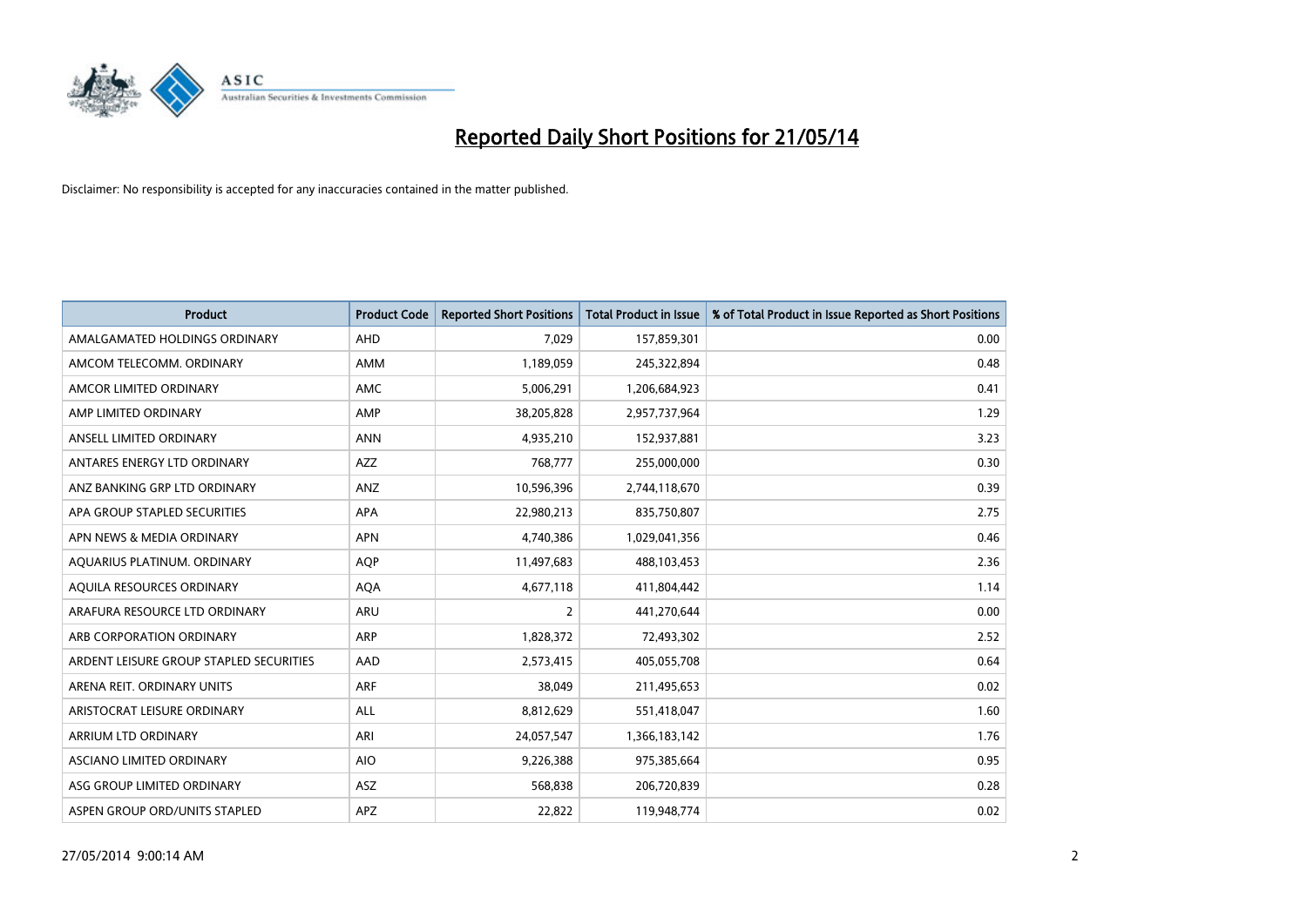

| <b>Product</b>                            | <b>Product Code</b> | <b>Reported Short Positions</b> | <b>Total Product in Issue</b> | % of Total Product in Issue Reported as Short Positions |
|-------------------------------------------|---------------------|---------------------------------|-------------------------------|---------------------------------------------------------|
| ASTRO JAP PROP GROUP STAPLED US PROHIBIT. | AJA                 | 41,079                          | 67,211,752                    | 0.06                                                    |
| ASX LIMITED ORDINARY                      | ASX                 | 5,590,167                       | 193,595,162                   | 2.89                                                    |
| ATLAS IRON LIMITED ORDINARY               | <b>AGO</b>          | 93,228,654                      | 915,496,158                   | 10.18                                                   |
| ATRUM COAL NL ORDINARY                    | ATU                 | 316,025                         | 76,305,842                    | 0.41                                                    |
| AUCKLAND INTERNATION ORDINARY             | AIA                 | 3,669                           | 1,190,484,097                 | 0.00                                                    |
| AURIZON HOLDINGS LTD ORDINARY             | AZJ                 | 55,191,096                      | 2,137,284,503                 | 2.58                                                    |
| AURORA OIL & GAS ORDINARY                 | <b>AUT</b>          | 1,008,049                       | 448,785,778                   | 0.22                                                    |
| AUSDRILL LIMITED ORDINARY                 | ASL                 | 26,035,462                      | 312,277,224                   | 8.34                                                    |
| AUSENCO LIMITED ORDINARY                  | AAX                 | 4,440,288                       | 168,449,799                   | 2.64                                                    |
| <b>AUSTAL LIMITED ORDINARY</b>            | ASB                 | 251,765                         | 346,379,377                   | 0.07                                                    |
| AUSTBROKERS HOLDINGS ORDINARY             | <b>AUB</b>          | 13,026                          | 59,955,596                    | 0.02                                                    |
| AUSTIN ENGINEERING ORDINARY               | <b>ANG</b>          | 1,103,462                       | 84,274,004                    | 1.31                                                    |
| AUSTRALAND PROPERTY STAPLED SECURITY      | <b>ALZ</b>          | 387,228                         | 578,984,528                   | 0.07                                                    |
| AUSTRALIAN AGRICULT, ORDINARY             | AAC                 | 3,112,030                       | 532,442,368                   | 0.58                                                    |
| <b>AUSTRALIAN EDUCATION UNITS</b>         | <b>AEU</b>          | 13                              | 205,069,661                   | 0.00                                                    |
| AUSTRALIAN INFR LTD ORDINARY              | <b>AIX</b>          | 14,364                          | 620,733,944                   | 0.00                                                    |
| AUSTRALIAN PHARM, ORDINARY                | API                 | 10,984,078                      | 488,115,883                   | 2.25                                                    |
| AUTOMOTIVE HOLDINGS ORDINARY              | AHE                 | 160,031                         | 306,437,941                   | 0.05                                                    |
| AVEO GROUP STAPLED SECURITIES             | <b>AOG</b>          | 11,566,995                      | 500,111,460                   | 2.31                                                    |
| AWE LIMITED ORDINARY                      | <b>AWE</b>          | 374,759                         | 522,696,385                   | 0.07                                                    |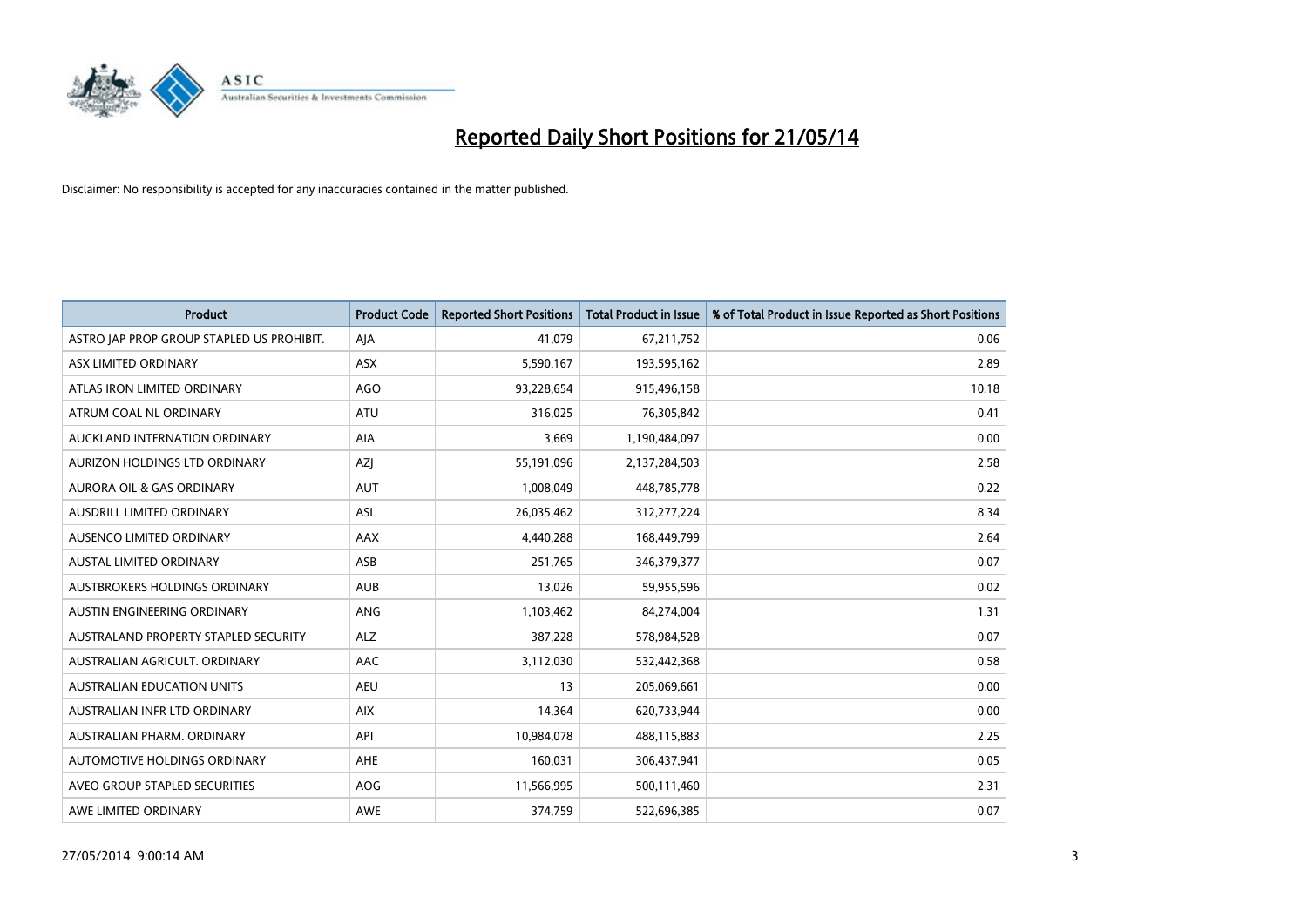

| <b>Product</b>                       | <b>Product Code</b> | <b>Reported Short Positions</b> | <b>Total Product in Issue</b> | % of Total Product in Issue Reported as Short Positions |
|--------------------------------------|---------------------|---------------------------------|-------------------------------|---------------------------------------------------------|
| <b>AZONTO PET LTD ORDINARY</b>       | APY                 | 1                               | 1,158,625,100                 | 0.00                                                    |
| AZUMAH RESOURCES ORDINARY            | <b>AZM</b>          |                                 | 356,189,096                   | 0.00                                                    |
| <b>BANDANNA ENERGY ORDINARY</b>      | <b>BND</b>          | 24,180,678                      | 528,481,199                   | 4.58                                                    |
| BANK OF QUEENSLAND. ORDINARY         | <b>BOO</b>          | 2,979,861                       | 339,560,605                   | 0.88                                                    |
| <b>BANNERMAN RESOURCES ORDINARY</b>  | <b>BMN</b>          | 300,047                         | 324,938,790                   | 0.09                                                    |
| <b>BASE RES LIMITED ORDINARY</b>     | <b>BSE</b>          | 5,539,047                       | 561,840,029                   | 0.99                                                    |
| BATHURST RES LTD. ORDINARY           | <b>BRL</b>          | 11,563,179                      | 944,931,961                   | 1.22                                                    |
| <b>BC IRON LIMITED ORDINARY</b>      | <b>BCI</b>          | 2,687,612                       | 124,028,630                   | 2.17                                                    |
| BEACH ENERGY LIMITED ORDINARY        | <b>BPT</b>          | 20,012,134                      | 1,291,666,518                 | 1.55                                                    |
| BEADELL RESOURCE LTD ORDINARY        | <b>BDR</b>          | 33,287,415                      | 790,777,280                   | 4.21                                                    |
| BEGA CHEESE LTD ORDINARY             | <b>BGA</b>          | 637,415                         | 152,245,802                   | 0.42                                                    |
| BENDIGO AND ADELAIDE ORDINARY        | <b>BEN</b>          | 11,498,387                      | 433,893,557                   | 2.65                                                    |
| BENTHAM IMF LTD ORDINARY             | <b>IMF</b>          | 4,625,520                       | 165,370,269                   | 2.80                                                    |
| BERKELEY RESOURCES ORDINARY          | <b>BKY</b>          | 60,659                          | 180,361,323                   | 0.03                                                    |
| BETASHARES ASX RES ETF UNITS         | <b>ORE</b>          | 517,432                         | 3,022,150                     | 17.12                                                   |
| <b>BHP BILLITON LIMITED ORDINARY</b> | <b>BHP</b>          | 10,402,193                      | 3,211,691,105                 | 0.32                                                    |
| <b>BIGAIR GROUP LIMITED ORDINARY</b> | <b>BGL</b>          | 40,660                          | 172,872,340                   | 0.02                                                    |
| <b>BILLABONG ORDINARY</b>            | <b>BBG</b>          | 12,087,801                      | 990,370,034                   | 1.22                                                    |
| <b>BIONOMICS LIMITED ORDINARY</b>    | <b>BNO</b>          | 116,306                         | 417,331,567                   | 0.03                                                    |
| <b>BLACKMORES LIMITED ORDINARY</b>   | <b>BKL</b>          | 7,476                           | 17,113,392                    | 0.04                                                    |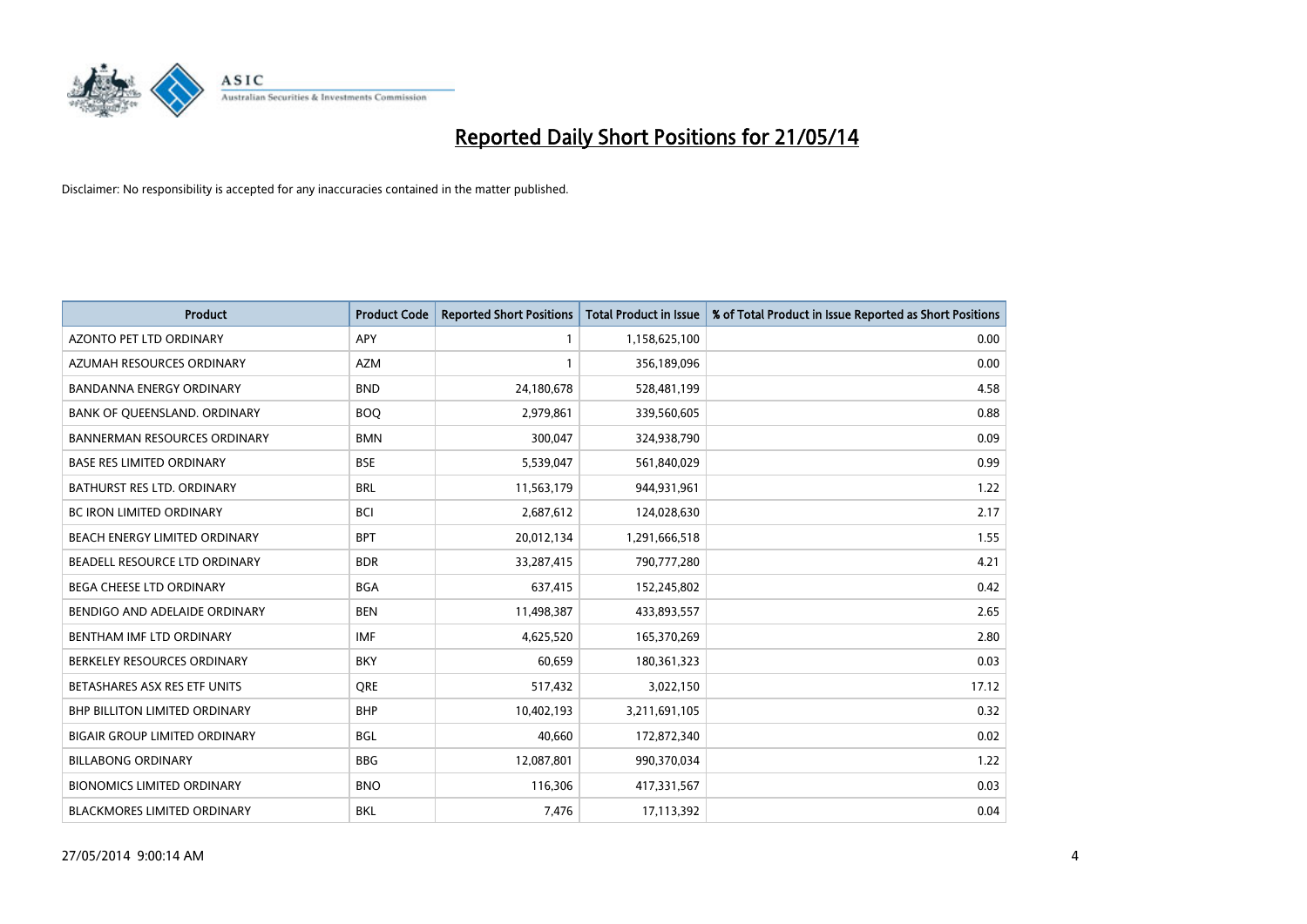

| <b>Product</b>                                | <b>Product Code</b> | <b>Reported Short Positions</b> | <b>Total Product in Issue</b> | % of Total Product in Issue Reported as Short Positions |
|-----------------------------------------------|---------------------|---------------------------------|-------------------------------|---------------------------------------------------------|
| <b>BLACKTHORN RESOURCES ORD US PROHIBITED</b> | <b>BTR</b>          | 257,381                         | 164,285,950                   | 0.16                                                    |
| <b>BLUESCOPE STEEL LTD ORDINARY</b>           | <b>BSL</b>          | 4,923,196                       | 558,848,896                   | 0.88                                                    |
| <b>BOART LONGYEAR ORDINARY</b>                | <b>BLY</b>          | 44,401,019                      | 461,163,412                   | 9.63                                                    |
| BORAL LIMITED. ORDINARY                       | <b>BLD</b>          | 21,521,264                      | 782,736,249                   | 2.75                                                    |
| <b>BRADKEN LIMITED ORDINARY</b>               | <b>BKN</b>          | 13,795,937                      | 171,027,249                   | 8.07                                                    |
| <b>BRAMBLES LIMITED ORDINARY</b>              | <b>BXB</b>          | 2,187,576                       | 1,562,895,407                 | 0.14                                                    |
| BREVILLE GROUP LTD ORDINARY                   | <b>BRG</b>          | 2,072,229                       | 130,095,322                   | 1.59                                                    |
| <b>BRICKWORKS LIMITED ORDINARY</b>            | <b>BKW</b>          | 21,214                          | 148,038,996                   | 0.01                                                    |
| <b>BROCKMAN MINING LTD ORDINARY</b>           | <b>BCK</b>          | 36                              | 8,381,982,131                 | 0.00                                                    |
| BT INVESTMENT MNGMNT ORDINARY                 | <b>BTT</b>          | 1,996                           | 282,727,073                   | 0.00                                                    |
| <b>BURU ENERGY ORDINARY</b>                   | <b>BRU</b>          | 15,123,071                      | 298,505,530                   | 5.07                                                    |
| <b>BWP TRUST ORDINARY UNITS</b>               | <b>BWP</b>          | 7,996,768                       | 634,395,195                   | 1.26                                                    |
| CABCHARGE AUSTRALIA ORDINARY                  | CAB                 | 9,327,609                       | 120,430,683                   | 7.75                                                    |
| CALIBRE GROUP LTD ORDINARY                    | <b>CGH</b>          | 2,293                           | 333,200,148                   | 0.00                                                    |
| CALTEX AUSTRALIA ORDINARY                     | <b>CTX</b>          | 1,197,488                       | 270,000,000                   | 0.44                                                    |
| CAPITOL HEALTH ORDINARY                       | CAJ                 | 301,443                         | 431,180,115                   | 0.07                                                    |
| CARDNO LIMITED ORDINARY                       | CDD                 | 7,053,866                       | 162,627,638                   | 4.34                                                    |
| CARINDALE PROPERTY UNIT                       | <b>CDP</b>          | 2,020                           | 70,000,000                    | 0.00                                                    |
| CARNARVON PETROLEUM ORDINARY                  | <b>CVN</b>          | 734                             | 986,565,952                   | 0.00                                                    |
| CARSALES.COM LTD ORDINARY                     | <b>CRZ</b>          | 6,778,020                       | 237,818,965                   | 2.85                                                    |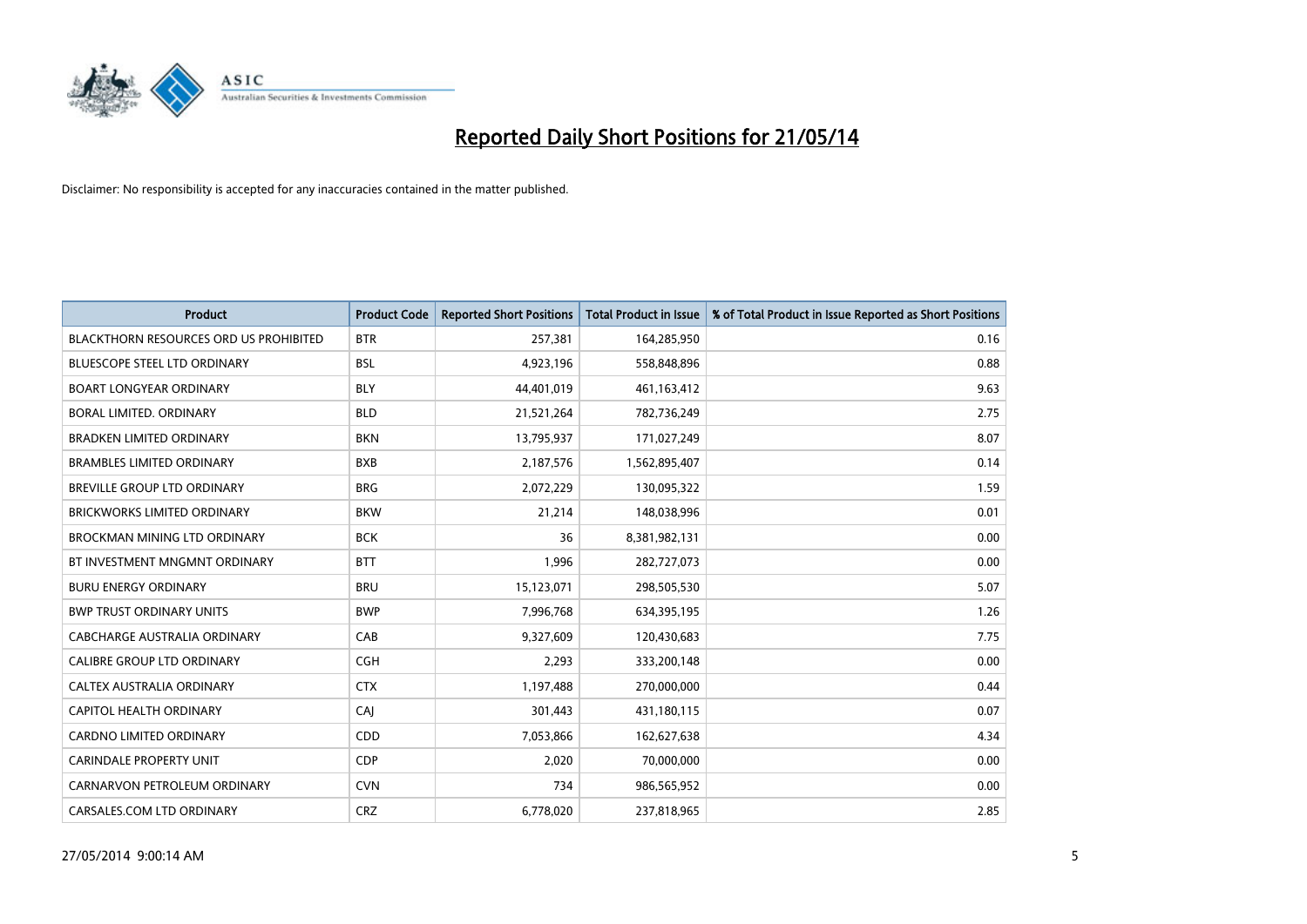

| <b>Product</b>                          | <b>Product Code</b> | <b>Reported Short Positions</b> | <b>Total Product in Issue</b> | % of Total Product in Issue Reported as Short Positions |
|-----------------------------------------|---------------------|---------------------------------|-------------------------------|---------------------------------------------------------|
| <b>CASH CONVERTERS ORDINARY</b>         | CCV                 | 11,279,988                      | 428,886,124                   | 2.63                                                    |
| CASSINI RESOURCES ORDINARY              | <b>CZI</b>          | 870,750                         | 57,487,501                    | 1.51                                                    |
| CEDAR WOODS PROP. ORDINARY              | <b>CWP</b>          | 36,903                          | 77,595,785                    | 0.05                                                    |
| CENTRAL PETROLEUM ORDINARY              | <b>CTP</b>          | 627,437                         | 348,718,957                   | 0.18                                                    |
| <b>CERAMIC FUEL CELLS ORDINARY</b>      | <b>CFU</b>          | 994,772                         | 2,456,930,574                 | 0.04                                                    |
| CFS RETAIL TRUST GRP STAPLED SECURITIES | <b>CFX</b>          | 70,168,565                      | 3,018,050,810                 | 2.32                                                    |
| CHALLENGER DIV.PRO. STAPLED UNITS       | <b>CDI</b>          | 12,628                          | 214,101,013                   | 0.01                                                    |
| CHALLENGER LIMITED ORDINARY             | <b>CGF</b>          | 1,036,063                       | 530,862,585                   | 0.20                                                    |
| CHANDLER MACLEOD LTD ORDINARY           | <b>CMG</b>          | 1                               | 547,985,086                   | 0.00                                                    |
| CHARTER HALL GROUP STAPLED US PROHIBIT. | <b>CHC</b>          | 600,322                         | 347,925,558                   | 0.17                                                    |
| <b>CHARTER HALL RETAIL UNITS</b>        | <b>CQR</b>          | 12,154,423                      | 369,040,750                   | 3.29                                                    |
| <b>CHORUS LIMITED ORDINARY</b>          | <b>CNU</b>          | 63,926                          | 396,369,767                   | 0.02                                                    |
| CITIGOLD CORP LTD ORDINARY              | <b>CTO</b>          | 153,427                         | 1,495,764,906                 | 0.01                                                    |
| COAL OF AFRICA LTD ORDINARY             | <b>CZA</b>          | 426                             | 1,048,368,613                 | 0.00                                                    |
| <b>COALSPUR MINES LTD ORDINARY</b>      | <b>CPL</b>          | 5,254,243                       | 641,394,435                   | 0.82                                                    |
| COBAR CONSOLIDATED ORDINARY             | CCU                 | 100,000                         | 329,715,353                   | 0.03                                                    |
| COCA-COLA AMATIL ORDINARY               | <b>CCL</b>          | 16,429,835                      | 763,590,249                   | 2.15                                                    |
| COCHLEAR LIMITED ORDINARY               | <b>COH</b>          | 9,648,679                       | 57,062,020                    | 16.91                                                   |
| <b>COCKATOO COAL ORDINARY</b>           | <b>COK</b>          | 167,987                         | 4,560,196,928                 | 0.00                                                    |
| CODAN LIMITED ORDINARY                  | <b>CDA</b>          | 694,487                         | 176,969,924                   | 0.39                                                    |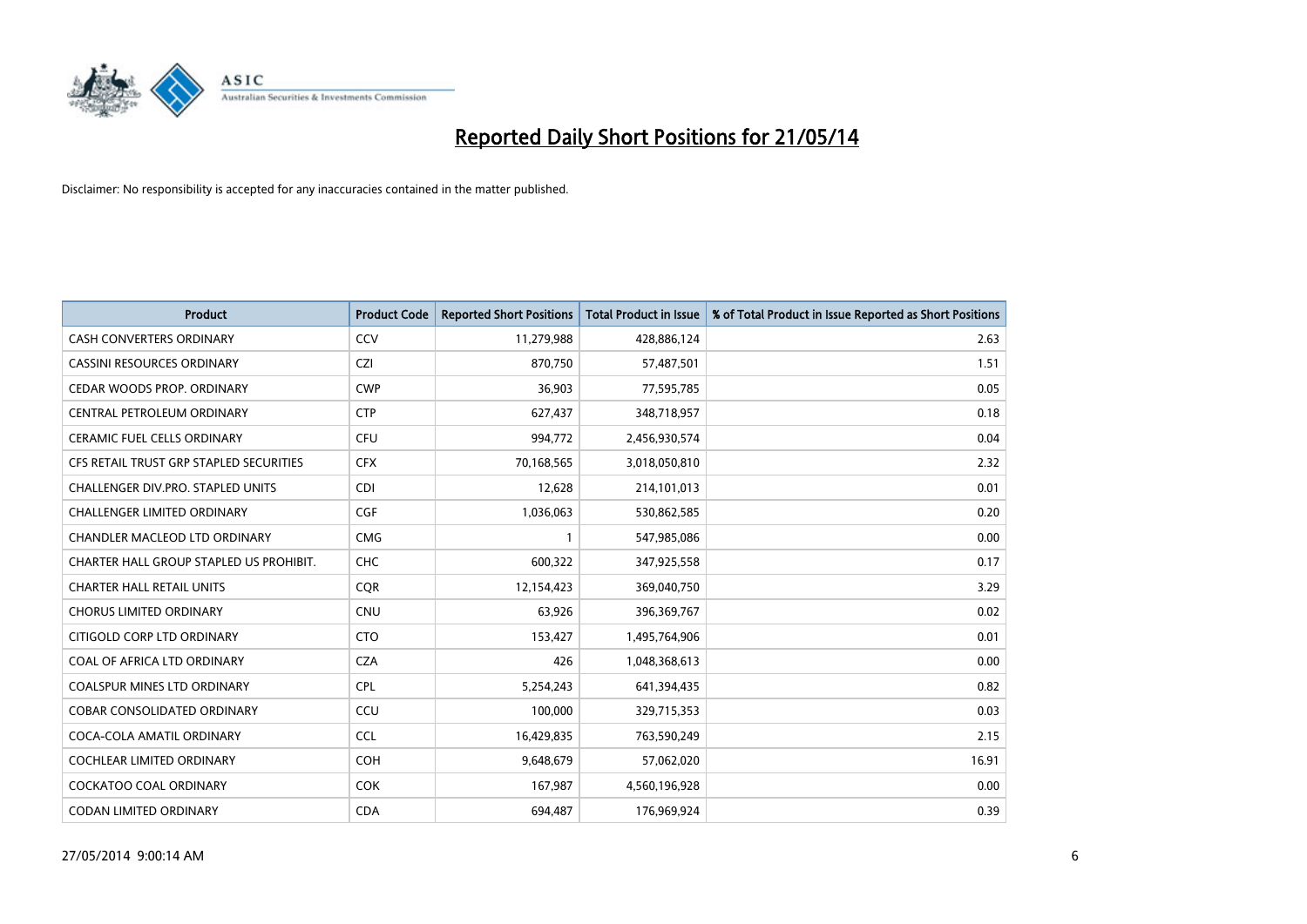

| <b>Product</b>                       | <b>Product Code</b> | <b>Reported Short Positions</b> | <b>Total Product in Issue</b> | % of Total Product in Issue Reported as Short Positions |
|--------------------------------------|---------------------|---------------------------------|-------------------------------|---------------------------------------------------------|
| <b>COFFEY INTERNATIONAL ORDINARY</b> | <b>COF</b>          | 7,994                           | 255,833,165                   | 0.00                                                    |
| <b>COKAL LTD ORDINARY</b>            | <b>CKA</b>          | 6,820                           | 471,103,926                   | 0.00                                                    |
| <b>COLLECTION HOUSE ORDINARY</b>     | <b>CLH</b>          | 2,189,772                       | 129,717,785                   | 1.69                                                    |
| <b>COLLINS FOODS LTD ORDINARY</b>    | <b>CKF</b>          | 18,626                          | 93,000,003                    | 0.02                                                    |
| COMMONWEALTH BANK, ORDINARY          | <b>CBA</b>          | 9,348,659                       | 1,621,319,194                 | 0.58                                                    |
| <b>COMPASS RESOURCES ORDINARY</b>    | <b>CMR</b>          | 7,472                           | 1,403,744,100                 | 0.00                                                    |
| <b>COMPUTERSHARE LTD ORDINARY</b>    | <b>CPU</b>          | 12,946,295                      | 556,203,079                   | 2.33                                                    |
| <b>CORP TRAVEL LIMITED ORDINARY</b>  | <b>CTD</b>          | 134,766                         | 89,890,762                    | 0.15                                                    |
| <b>COVER-MORE GRP LTD ORDINARY</b>   | <b>CVO</b>          | 445,883                         | 317,750,000                   | 0.14                                                    |
| <b>CREDIT CORP GROUP ORDINARY</b>    | CCP                 | 354,905                         | 46,131,882                    | 0.77                                                    |
| CROMWELL PROP STAPLED SECURITIES     | <b>CMW</b>          | 19,210,905                      | 1,727,280,850                 | 1.11                                                    |
| <b>CROWE HORWATH AUS ORDINARY</b>    | <b>CRH</b>          | 807,186                         | 273,005,429                   | 0.30                                                    |
| CROWN RESORTS LTD ORDINARY           | <b>CWN</b>          | 4,395,711                       | 728,394,185                   | 0.60                                                    |
| <b>CSG LIMITED ORDINARY</b>          | CSV                 | 200,281                         | 278,973,075                   | 0.07                                                    |
| <b>CSL LIMITED ORDINARY</b>          | <b>CSL</b>          | 881,582                         | 478,912,556                   | 0.18                                                    |
| <b>CSR LIMITED ORDINARY</b>          | <b>CSR</b>          | 14,620,642                      | 506,000,315                   | 2.89                                                    |
| <b>CUDECO LIMITED ORDINARY</b>       | <b>CDU</b>          | 9,222,845                       | 234,583,408                   | 3.93                                                    |
| DART ENERGY LTD ORDINARY             | <b>DTE</b>          | 1,811,345                       | 1,108,752,733                 | 0.16                                                    |
| DATA#3 LIMITED ORDINARY              | <b>DTL</b>          | 216,883                         | 153,974,950                   | 0.14                                                    |
| DAVID JONES LIMITED ORDINARY         | <b>DJS</b>          | 3,450,214                       | 537,137,845                   | 0.64                                                    |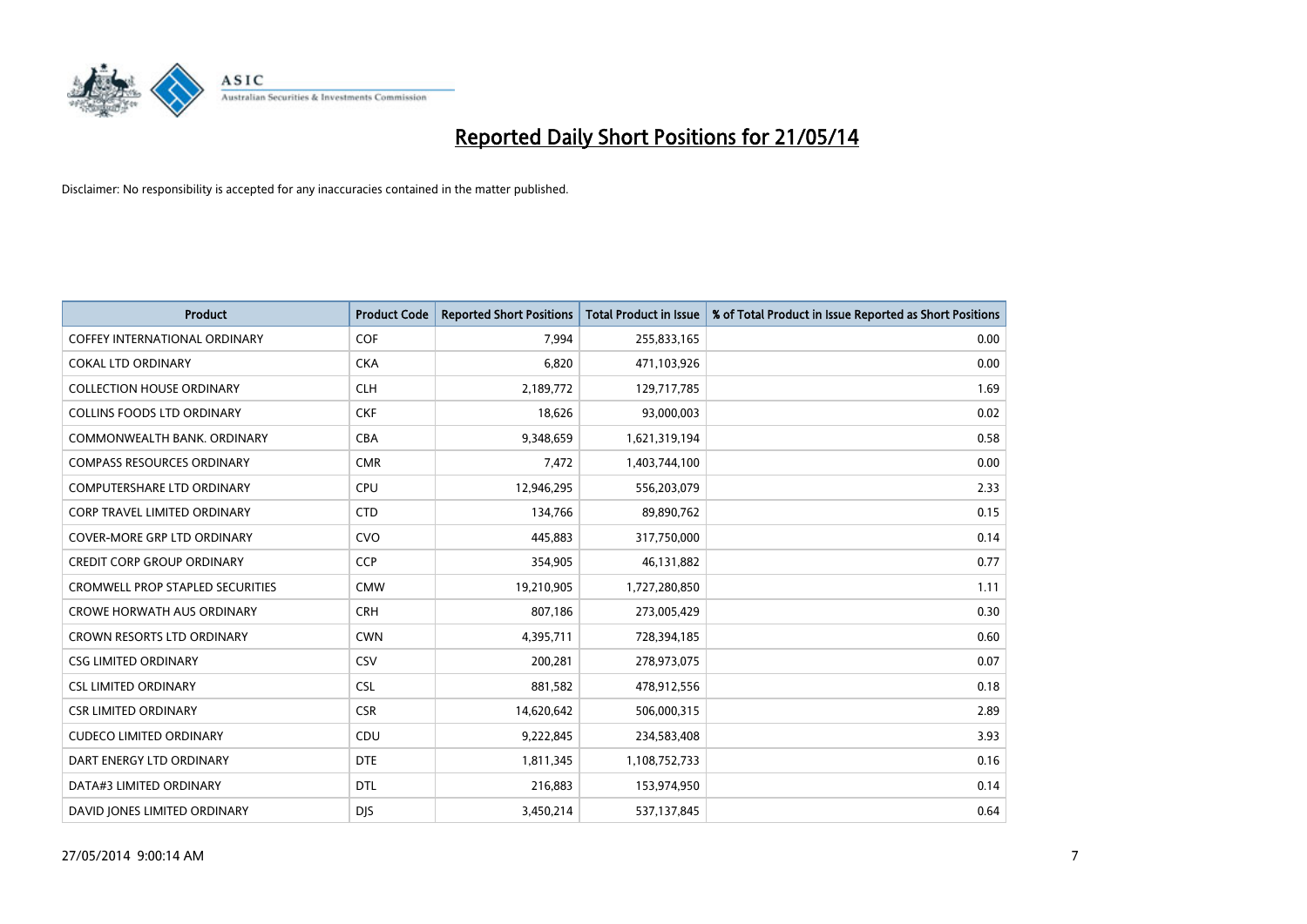

| Product                              | <b>Product Code</b> | <b>Reported Short Positions</b> | <b>Total Product in Issue</b> | % of Total Product in Issue Reported as Short Positions |
|--------------------------------------|---------------------|---------------------------------|-------------------------------|---------------------------------------------------------|
| DECMIL GROUP LIMITED ORDINARY        | <b>DCG</b>          | 1,312,163                       | 168,657,794                   | 0.78                                                    |
| DEEP YELLOW LIMITED ORDINARY         | <b>DYL</b>          | 840                             | 1,617,041,367                 | 0.00                                                    |
| DEXUS PROPERTY GROUP STAPLED UNITS   | <b>DXS</b>          | 10,488,182                      | 5,433,110,810                 | 0.19                                                    |
| DICK SMITH HLDGS ORDINARY            | <b>DSH</b>          | 14,943,841                      | 236,511,364                   | 6.32                                                    |
| DISCOVERY METALS LTD ORDINARY        | <b>DML</b>          | 1,631,610                       | 560,034,418                   | 0.29                                                    |
| DOMINO PIZZA ENTERPR ORDINARY        | <b>DMP</b>          | 2,072,517                       | 85,915,713                    | 2.41                                                    |
| DONACO INTERNATIONAL ORDINARY        | <b>DNA</b>          | 1,726,459                       | 460,178,463                   | 0.38                                                    |
| DOWNER EDI LIMITED ORDINARY          | <b>DOW</b>          | 14,185,795                      | 435,399,975                   | 3.26                                                    |
| DRILLSEARCH ENERGY ORDINARY          | <b>DLS</b>          | 17,906,881                      | 432,965,895                   | 4.14                                                    |
| DUET GROUP STAPLED US PROHIBIT.      | <b>DUE</b>          | 14,390,208                      | 1,317,809,323                 | 1.09                                                    |
| <b>DULUXGROUP LIMITED ORDINARY</b>   | <b>DLX</b>          | 2,140,512                       | 381,093,950                   | 0.56                                                    |
| DWS LTD ORDINARY                     | <b>DWS</b>          | 6,450                           | 132,362,763                   | 0.00                                                    |
| ECHO ENTERTAINMENT ORDINARY          | <b>EGP</b>          | 36,470,591                      | 825,672,730                   | 4.42                                                    |
| <b>ELDERS LIMITED ORDINARY</b>       | <b>ELD</b>          | 19,325,545                      | 455,013,329                   | 4.25                                                    |
| ELEMENTAL MINERALS ORDINARY          | <b>ELM</b>          | 170,287                         | 303,263,391                   | 0.06                                                    |
| <b>EMECO HOLDINGS ORDINARY</b>       | <b>EHL</b>          | 12,579,089                      | 599,675,707                   | 2.10                                                    |
| <b>ENDEAVOUR MIN CORP CDI 1:1</b>    | <b>EVR</b>          | 35,986                          | 58,567,618                    | 0.06                                                    |
| ENERGY RESOURCES ORDINARY 'A'        | <b>ERA</b>          | 9,270,782                       | 517,725,062                   | 1.79                                                    |
| <b>ENERGY WORLD CORPOR, ORDINARY</b> | <b>EWC</b>          | 65, 351, 273                    | 1,734,166,672                 | 3.77                                                    |
| ENVESTRA LIMITED ORDINARY            | <b>ENV</b>          | 431,838                         | 1,796,808,474                 | 0.02                                                    |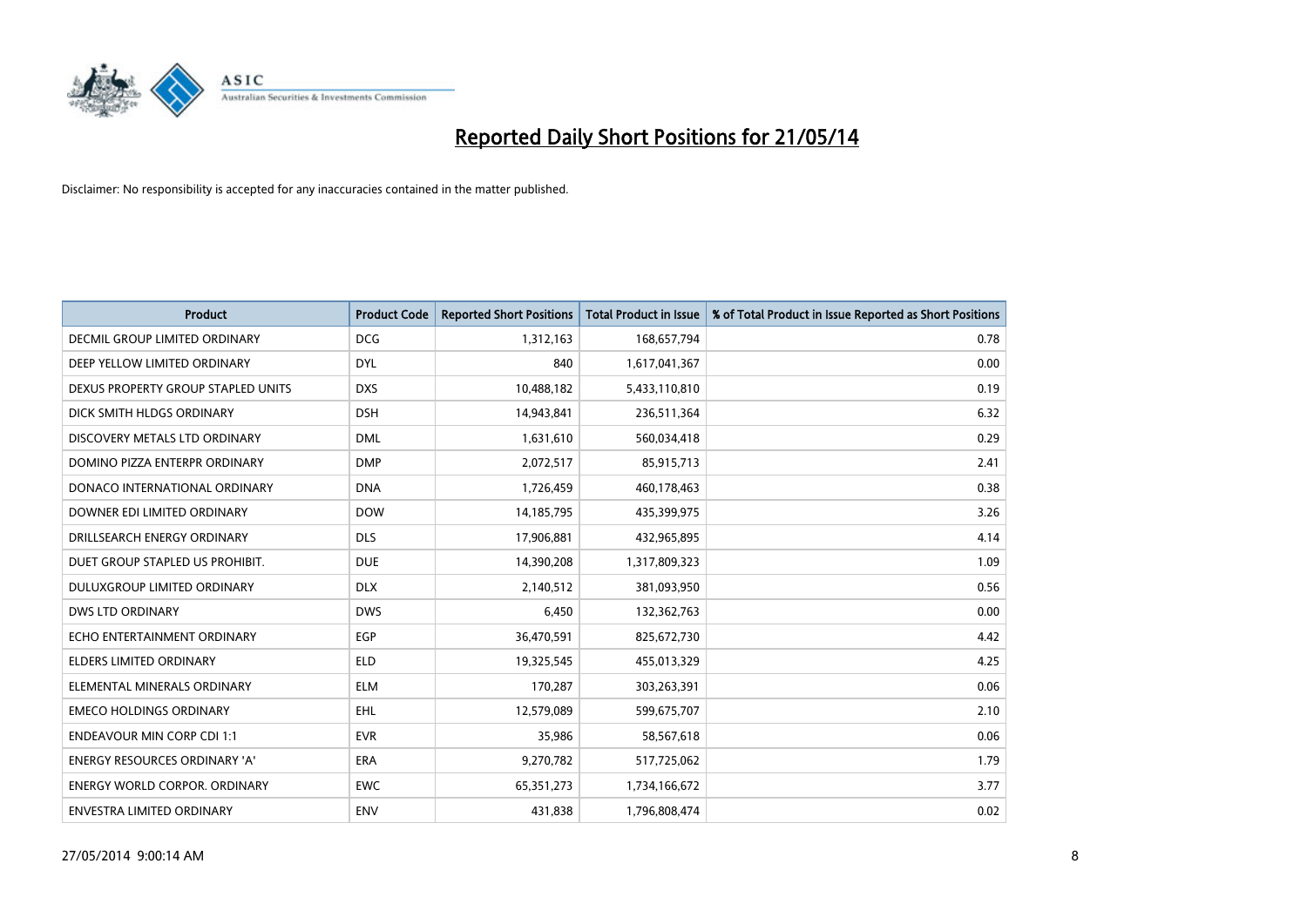

| <b>Product</b>                         | <b>Product Code</b> | <b>Reported Short Positions</b> | <b>Total Product in Issue</b> | % of Total Product in Issue Reported as Short Positions |
|----------------------------------------|---------------------|---------------------------------|-------------------------------|---------------------------------------------------------|
| EQUATORIAL RES LTD ORDINARY            | EQX                 | 182                             | 122,185,353                   | 0.00                                                    |
| ERM POWER LIMITED ORDINARY             | <b>EPW</b>          | 313,846                         | 239,269,727                   | 0.13                                                    |
| ETHANE PIPELINE STAPLED SECURITIES     | <b>EPX</b>          | 4,168                           | 69,302,275                    | 0.01                                                    |
| EVOLUTION MINING LTD ORDINARY          | <b>EVN</b>          | 31,357,965                      | 709,989,453                   | 4.42                                                    |
| FAIRFAX MEDIA LTD ORDINARY             | <b>FXI</b>          | 73,577,792                      | 2,351,955,725                 | 3.13                                                    |
| <b>FANTASTIC HOLDINGS ORDINARY</b>     | <b>FAN</b>          | 18,891                          | 103,068,398                   | 0.02                                                    |
| <b>FAR LTD ORDINARY</b>                | <b>FAR</b>          | 24,160,783                      | 2,499,846,742                 | 0.97                                                    |
| FEDERATION CNTRES ORD/UNIT STAPLED SEC | FDC                 | 4,511,302                       | 1,427,641,565                 | 0.32                                                    |
| FINBAR GROUP LIMITED ORDINARY          | <b>FRI</b>          | 1                               | 227,018,204                   | 0.00                                                    |
| FISHER & PAYKEL H. ORDINARY            | <b>FPH</b>          | 429,017                         | 551,128,363                   | 0.08                                                    |
| FLEETWOOD CORP ORDINARY                | <b>FWD</b>          | 2,265,047                       | 60,581,211                    | 3.74                                                    |
| FLETCHER BUILDING ORDINARY             | <b>FBU</b>          | 1,457,995                       | 687,854,788                   | 0.21                                                    |
| FLEXIGROUP LIMITED ORDINARY            | <b>FXL</b>          | 1,578,667                       | 304,096,060                   | 0.52                                                    |
| FLIGHT CENTRE TRAVEL ORDINARY          | <b>FLT</b>          | 6,624,234                       | 100,562,587                   | 6.59                                                    |
| FLINDERS MINES LTD ORDINARY            | <b>FMS</b>          | 2,401,959                       | 2,400,995,602                 | 0.10                                                    |
| <b>FOCUS MINERALS LTD ORDINARY</b>     | <b>FML</b>          | 1,936,223                       | 9,137,375,877                 | 0.02                                                    |
| FONTERRA SHARE FUND ORDINARY UNITS     | FSF                 | 31                              | 106,913,918                   | 0.00                                                    |
| FORGE GROUP LIMITED ORDINARY           | FGE                 | 2,378,103                       | 86,169,014                    | 2.76                                                    |
| FORTESCUE METALS GRP ORDINARY          | <b>FMG</b>          | 149,497,508                     | 3,113,798,151                 | 4.80                                                    |
| FREEDOM FOOD LTD ORDINARY              | <b>FNP</b>          | 10,000                          | 150,578,705                   | 0.01                                                    |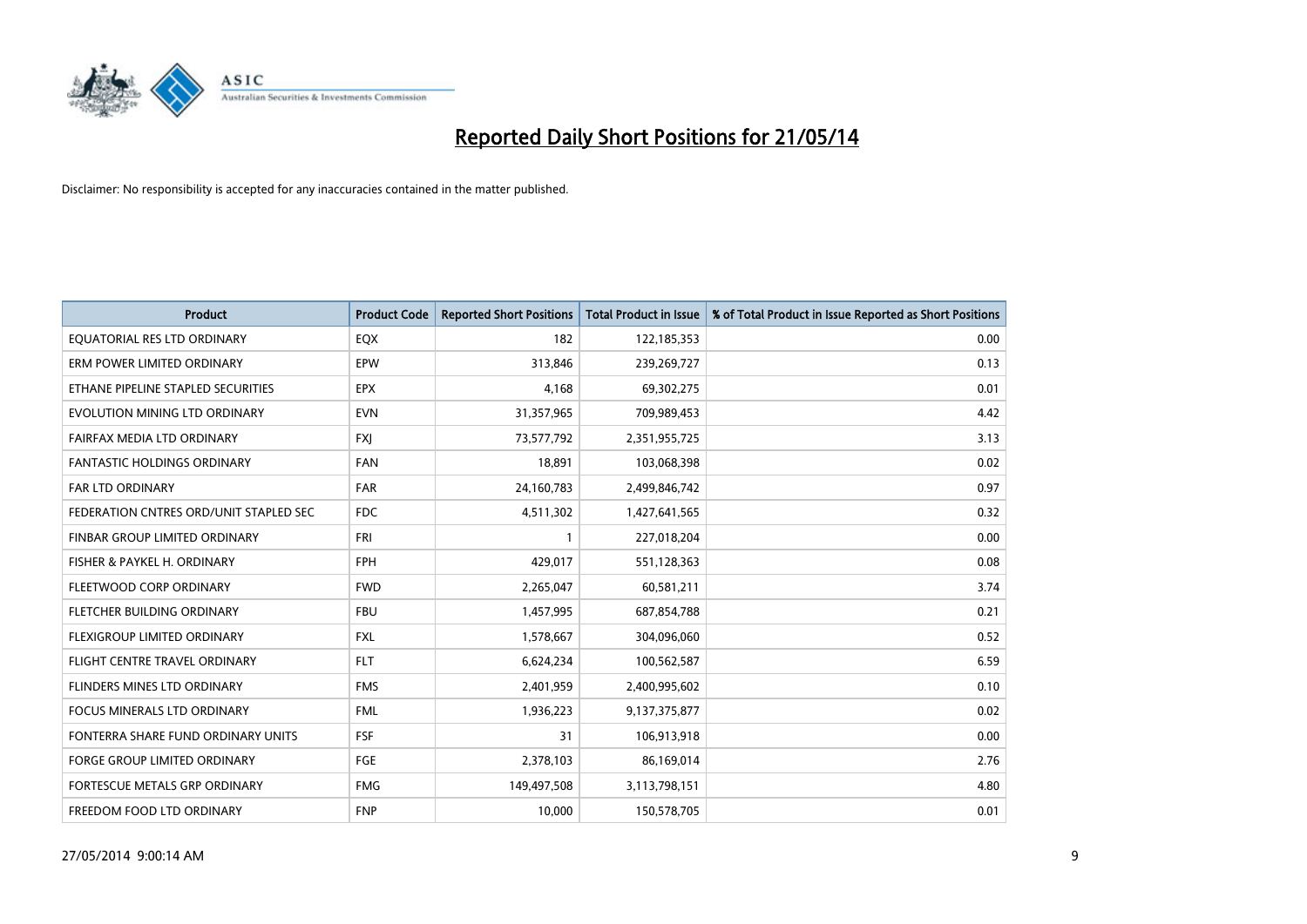

| <b>Product</b>                                   | <b>Product Code</b> | <b>Reported Short Positions</b> | <b>Total Product in Issue</b> | % of Total Product in Issue Reported as Short Positions |
|--------------------------------------------------|---------------------|---------------------------------|-------------------------------|---------------------------------------------------------|
| <b>FREELANCER LTD ORDINARY</b>                   | <b>FLN</b>          | 56,150                          | 436,500,000                   | 0.01                                                    |
| <b>G.U.D. HOLDINGS ORDINARY</b>                  | GUD                 | 2,713,201                       | 71,066,740                    | 3.82                                                    |
| <b>G8 EDUCATION LIMITED ORDINARY</b>             | <b>GEM</b>          | 10,007,665                      | 327,354,270                   | 3.06                                                    |
| <b>GALAXY RESOURCES ORDINARY</b>                 | <b>GXY</b>          | 372,975                         | 1,027,077,829                 | 0.04                                                    |
| <b>GBST HOLDINGS., ORDINARY</b>                  | <b>GBT</b>          | 15,387                          | 66,561,725                    | 0.02                                                    |
| <b>GDI PROPERTY GRP STAPLED SECURITIES</b>       | <b>GDI</b>          | 2,486                           | 567,575,025                   | 0.00                                                    |
| <b>GENETIC TECHNOLOGIES ORDINARY</b>             | <b>GTG</b>          | 1,801,620                       | 664,769,002                   | 0.27                                                    |
| <b>GENWORTH MORTGAGE ORDINARY</b>                | <b>GMA</b>          | 5,638,116                       | 650,000,000                   | 0.87                                                    |
| <b>GEODYNAMICS LIMITED ORDINARY</b>              | GDY                 | 819                             | 435,880,130                   | 0.00                                                    |
| GI DYNAMICS, INC CDI US PROHIBITED               | <b>GID</b>          | 312,676                         | 464,182,730                   | 0.07                                                    |
| <b>GINDALBIE METALS LTD ORDINARY</b>             | <b>GBG</b>          | 38,701,107                      | 1,493,660,842                 | 2.59                                                    |
| <b>GOODMAN FIELDER, ORDINARY</b>                 | <b>GFF</b>          | 19,229,417                      | 1,955,559,207                 | 0.98                                                    |
| <b>GOODMAN GROUP STAPLED</b>                     | <b>GMG</b>          | 6,906,782                       | 1,727,685,976                 | 0.40                                                    |
| <b>GPT GROUP STAPLED SEC.</b>                    | GPT                 | 6,496,866                       | 1,685,460,955                 | 0.39                                                    |
| <b>GRAINCORP LIMITED A CLASS ORDINARY</b>        | <b>GNC</b>          | 6,585,334                       | 228,855,628                   | 2.88                                                    |
| <b>GRANGE RESOURCES. ORDINARY</b>                | GRR                 | 6,072,296                       | 1,157,097,869                 | 0.52                                                    |
| <b>GREENCROSS LIMITED ORDINARY</b>               | GXL                 | 15,639                          | 90,893,174                    | 0.02                                                    |
| <b>GREENLAND MIN EN LTD ORDINARY</b>             | GGG                 | 3,730,471                       | 576,452,827                   | 0.65                                                    |
| <b>GROWTHPOINT PROPERTY ORD/UNIT STAPLED SEC</b> | GOZ                 | 2,240                           | 488,029,437                   | 0.00                                                    |
| <b>GRYPHON MINERALS LTD ORDINARY</b>             | GRY                 | 4,146,423                       | 401,011,505                   | 1.03                                                    |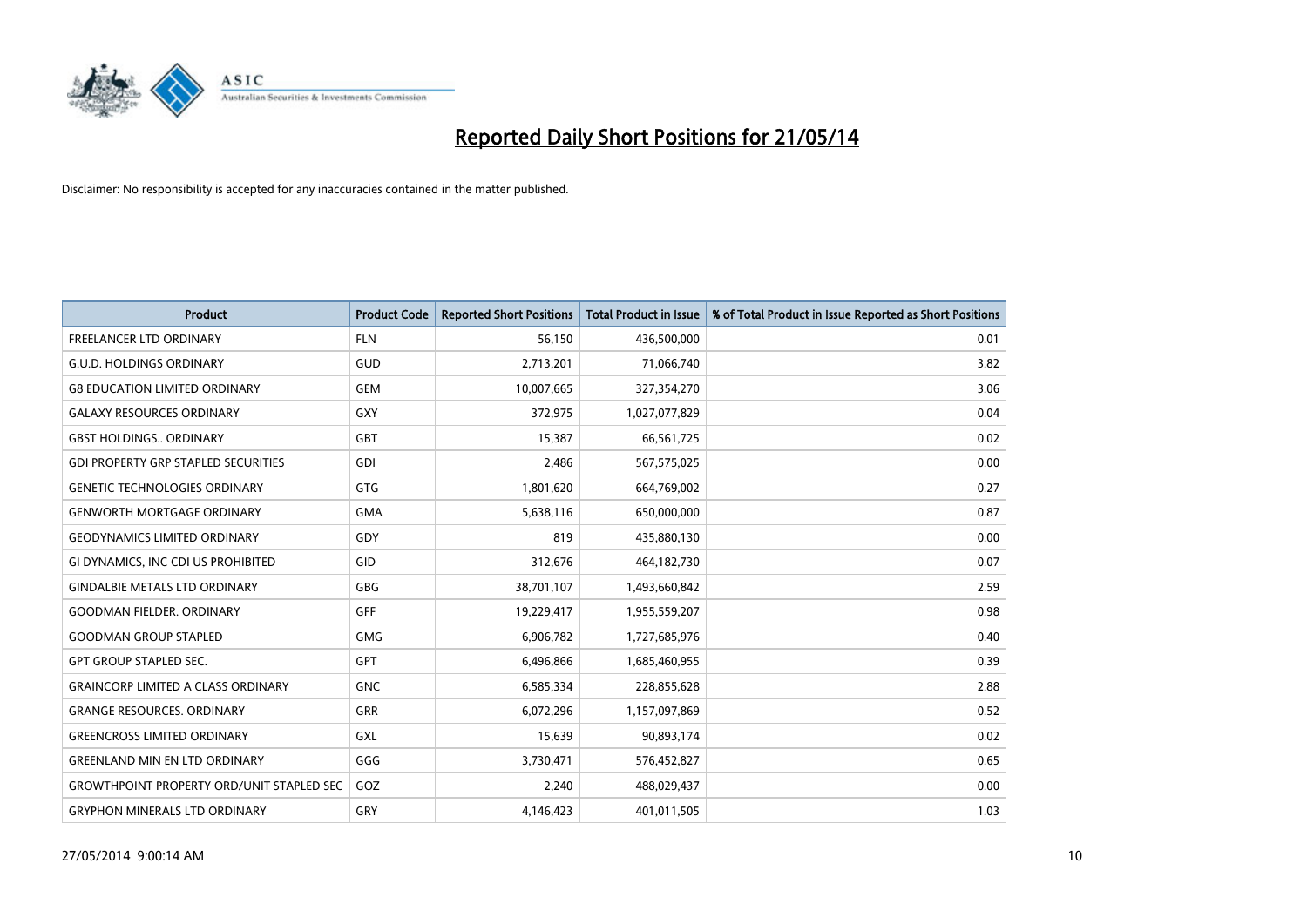

| <b>Product</b>                       | <b>Product Code</b> | <b>Reported Short Positions</b> | <b>Total Product in Issue</b> | % of Total Product in Issue Reported as Short Positions |
|--------------------------------------|---------------------|---------------------------------|-------------------------------|---------------------------------------------------------|
| <b>GUILDFORD COAL LTD ORDINARY</b>   | <b>GUF</b>          | 543,115                         | 761,857,020                   | 0.07                                                    |
| <b>GWA GROUP LTD ORDINARY</b>        | <b>GWA</b>          | 13,359,150                      | 306,533,770                   | 4.36                                                    |
| HARVEY NORMAN ORDINARY               | <b>HVN</b>          | 61,970,482                      | 1,062,316,784                 | 5.83                                                    |
| <b>HENDERSON GROUP CDI 1:1</b>       | <b>HGG</b>          | 2,798,273                       | 655,128,628                   | 0.43                                                    |
| HEA HOLDINGS LIMITED ORDINARY        | <b>HFA</b>          | 3,809                           | 118,738,157                   | 0.00                                                    |
| <b>HIGHLANDS PACIFIC ORDINARY</b>    | <b>HIG</b>          | 3,153                           | 854,261,346                   | 0.00                                                    |
| HILLGROVE RES LTD ORDINARY           | <b>HGO</b>          | 794,270                         | 1,180,889,221                 | 0.07                                                    |
| HILLS LTD ORDINARY                   | <b>HIL</b>          | 45,323                          | 235, 173, 156                 | 0.02                                                    |
| HORIZON OIL LIMITED ORDINARY         | <b>HZN</b>          | 89,523,498                      | 1,301,981,265                 | 6.88                                                    |
| <b>HOTEL PROPERTY STAPLED</b>        | <b>HPI</b>          | 611,535                         | 132,870,000                   | 0.46                                                    |
| ICAR ASIA LTD ORDINARY               | ICQ                 | 30,645                          | 121,889,834                   | 0.03                                                    |
| <b>ICON ENERGY LIMITED ORDINARY</b>  | <b>ICN</b>          | 27,075                          | 615,774,351                   | 0.00                                                    |
| <b>IINET LIMITED ORDINARY</b>        | <b>IIN</b>          | 3,342,524                       | 161,238,847                   | 2.07                                                    |
| <b>ILUKA RESOURCES ORDINARY</b>      | ILU                 | 41,025,362                      | 418,700,517                   | 9.80                                                    |
| <b>IMDEX LIMITED ORDINARY</b>        | <b>IMD</b>          | 4,316,192                       | 212,110,368                   | 2.03                                                    |
| <b>INCITEC PIVOT ORDINARY</b>        | IPL                 | 23,948,757                      | 1,644,919,097                 | 1.46                                                    |
| INDEPENDENCE GROUP ORDINARY          | <b>IGO</b>          | 561,453                         | 233,323,905                   | 0.24                                                    |
| <b>INDOCHINE MINING LTD ORDINARY</b> | IDC.                | 18,008                          | 1,003,497,126                 | 0.00                                                    |
| <b>INDOPHIL RESOURCES ORDINARY</b>   | <b>IRN</b>          | 2,301,415                       | 1,203,146,194                 | 0.19                                                    |
| <b>INDUSTRIA REIT STAPLED</b>        | <b>IDR</b>          | 85,173                          | 125,000,001                   | 0.07                                                    |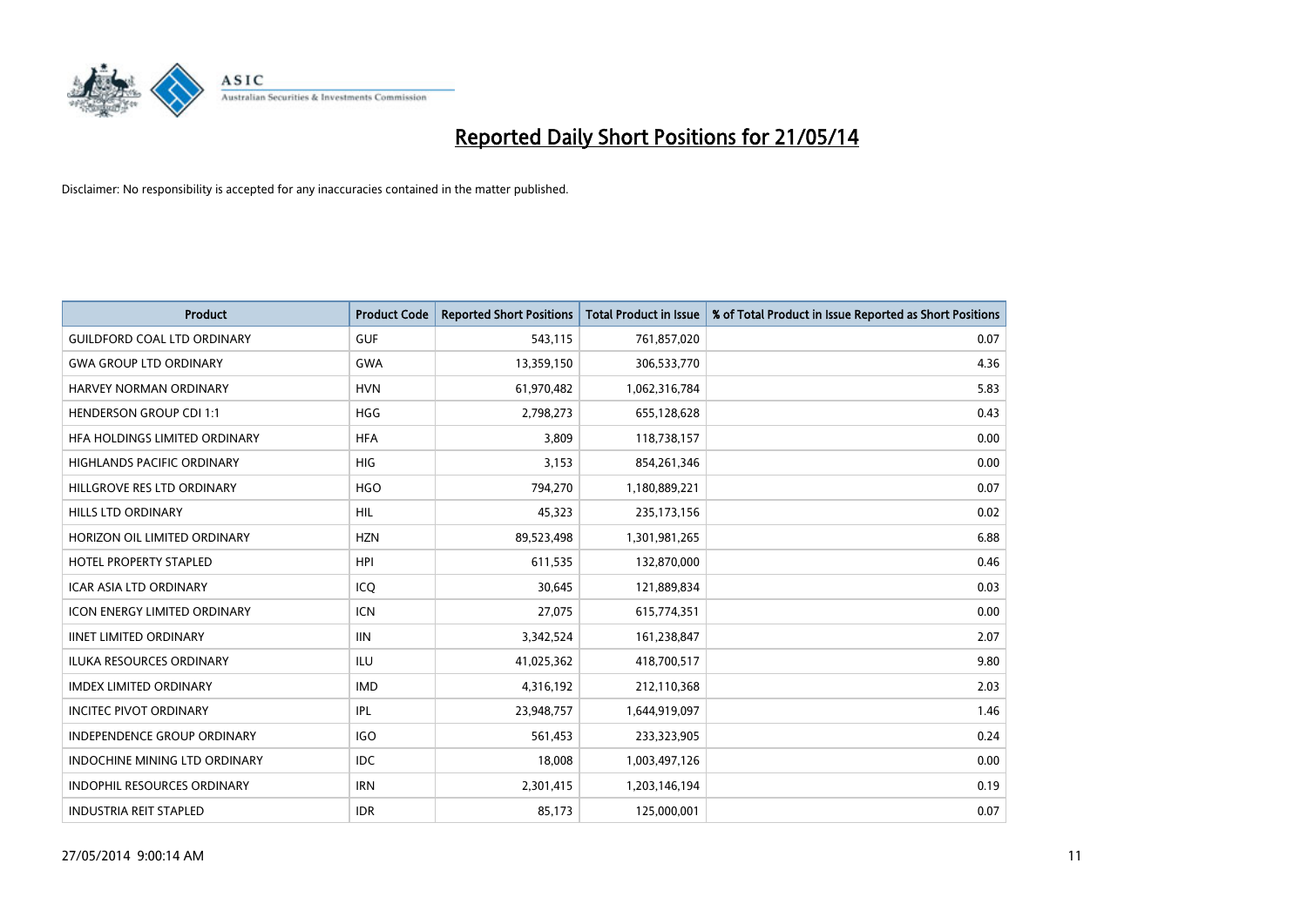

| <b>Product</b>                                | <b>Product Code</b> | <b>Reported Short Positions</b> | <b>Total Product in Issue</b> | % of Total Product in Issue Reported as Short Positions |
|-----------------------------------------------|---------------------|---------------------------------|-------------------------------|---------------------------------------------------------|
| <b>INFIGEN ENERGY STAPLED SECURITIES</b>      | <b>IFN</b>          | 2,911,990                       | 764,993,434                   | 0.38                                                    |
| INGENIA GROUP STAPLED SECURITIES              | <b>INA</b>          | 1,117,772                       | 676,240,232                   | 0.17                                                    |
| <b>INSURANCE AUSTRALIA ORDINARY</b>           | IAG                 | 19,245,038                      | 2,341,618,048                 | 0.82                                                    |
| <b>INTREPID MINES ORDINARY</b>                | <b>IAU</b>          | 15,754,025                      | 557,122,464                   | 2.83                                                    |
| <b>INVESTA OFFICE FUND STAPLED SECURITIES</b> | <b>IOF</b>          | 414,655                         | 614,047,458                   | 0.07                                                    |
| <b>INVOCARE LIMITED ORDINARY</b>              | <b>IVC</b>          | 4,294,767                       | 110,030,298                   | 3.90                                                    |
| <b>IOOF HOLDINGS LTD ORDINARY</b>             | IFL                 | 2,363,516                       | 232,118,034                   | 1.02                                                    |
| <b>IPROPERTY GROUP LTD ORDINARY</b>           | <b>IPP</b>          | 1,078,029                       | 181,579,840                   | 0.59                                                    |
| <b>IRESS LIMITED ORDINARY</b>                 | <b>IRE</b>          | 2,675,369                       | 158,585,126                   | 1.69                                                    |
| <b>IRON ORE HOLDINGS ORDINARY</b>             | <b>IOH</b>          | 26,197                          | 161,174,005                   | 0.02                                                    |
| <b>ISELECT LTD ORDINARY</b>                   | <b>ISU</b>          | 7,362,940                       | 260,889,894                   | 2.82                                                    |
| JAMES HARDIE INDUST CHESS DEPOSITARY INT      | <b>IHX</b>          | 4,955,510                       | 445,037,502                   | 1.11                                                    |
| <b>JAPARA HEALTHCARE LT ORDINARY</b>          | <b>IHC</b>          | 7,507,497                       | 262,500,000                   | 2.86                                                    |
| <b>JB HI-FI LIMITED ORDINARY</b>              | <b>IBH</b>          | 10,588,301                      | 100,385,400                   | 10.55                                                   |
| <b>KAGARA LTD ORDINARY</b>                    | KZL                 | 4,526,795                       | 798,953,117                   | 0.57                                                    |
| KAROON GAS AUSTRALIA ORDINARY                 | <b>KAR</b>          | 14,856,601                      | 255,841,581                   | 5.81                                                    |
| KATHMANDU HOLD LTD ORDINARY                   | <b>KMD</b>          | 458,733                         | 200,633,469                   | 0.23                                                    |
| <b>KBL MINING LIMITED ORDINARY</b>            | <b>KBL</b>          | 1,820                           | 393,535,629                   | 0.00                                                    |
| KINGSGATE CONSOLID. ORDINARY                  | <b>KCN</b>          | 8,533,818                       | 223,584,937                   | 3.82                                                    |
| KINGSROSE MINING LTD ORDINARY                 | <b>KRM</b>          | 340,903                         | 358,611,493                   | 0.10                                                    |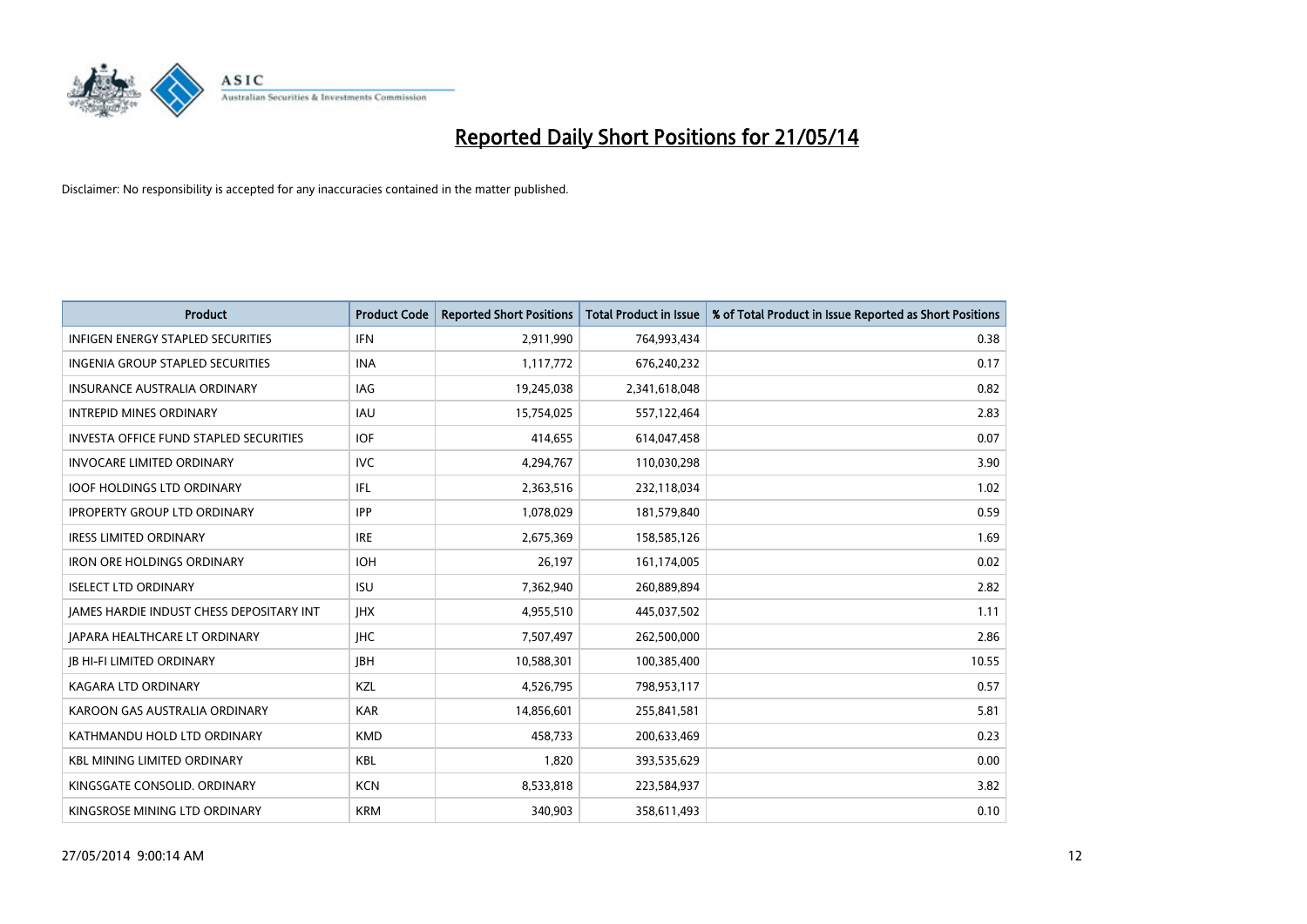

| <b>Product</b>                        | <b>Product Code</b> | <b>Reported Short Positions</b> | <b>Total Product in Issue</b> | % of Total Product in Issue Reported as Short Positions |
|---------------------------------------|---------------------|---------------------------------|-------------------------------|---------------------------------------------------------|
| LEIGHTON HOLDINGS ORDINARY            | LEI                 | 9,470,528                       | 338,503,563                   | 2.80                                                    |
| LEND LEASE GROUP UNIT/ORD STAPLED     | LLC                 | 8,497,676                       | 577,475,833                   | 1.47                                                    |
| LIQUEFIED NATURAL ORDINARY            | <b>LNG</b>          | 742,386                         | 387,186,269                   | 0.19                                                    |
| LONESTAR RESO LTD ORDINARY            | <b>LNR</b>          | 600,536                         | 752,187,211                   | 0.08                                                    |
| LYCOPODIUM LIMITED ORDINARY           | LYL                 | 1                               | 38,965,103                    | 0.00                                                    |
| LYNAS CORPORATION ORDINARY            | <b>LYC</b>          | 139,313,295                     | 1,961,285,594                 | 7.10                                                    |
| <b>M2 GRP LTD ORDINARY</b>            | <b>MTU</b>          | 17,473,715                      | 180,398,183                   | 9.69                                                    |
| MACA LIMITED ORDINARY                 | <b>MLD</b>          | 259,223                         | 202,676,373                   | 0.13                                                    |
| <b>MACMAHON HOLDINGS ORDINARY</b>     | <b>MAH</b>          | 24.964                          | 1,261,699,966                 | 0.00                                                    |
| MACO ATLAS ROADS GRP ORDINARY STAPLED | <b>MOA</b>          | 4,704,973                       | 487,230,540                   | 0.97                                                    |
| MACQUARIE GROUP LTD ORDINARY          | MQG                 | 1,320,506                       | 321,082,806                   | 0.41                                                    |
| MAGELLAN FIN GRP LTD ORDINARY         | <b>MFG</b>          | 2,494,530                       | 158,842,157                   | 1.57                                                    |
| <b>MATRIX C &amp; E LTD ORDINARY</b>  | <b>MCE</b>          | 2,969,073                       | 94,555,428                    | 3.14                                                    |
| MAVERICK DRILLING ORDINARY            | MAD                 | 8,126,252                       | 533,885,763                   | 1.52                                                    |
| <b>MAXITRANS INDUSTRIES ORDINARY</b>  | <b>MXI</b>          | 490,510                         | 185,075,653                   | 0.27                                                    |
| MAYNE PHARMA LTD ORDINARY             | <b>MYX</b>          | 216,725                         | 586,651,477                   | 0.04                                                    |
| MCALEESE LTD ORDINARY                 | <b>MCS</b>          | 250,000                         | 287,365,502                   | 0.09                                                    |
| MCMILLAN SHAKESPEARE ORDINARY         | <b>MMS</b>          | 422,254                         | 74,523,965                    | 0.57                                                    |
| MCPHERSON'S LTD ORDINARY              | <b>MCP</b>          | 202,346                         | 95,434,645                    | 0.21                                                    |
| MEDUSA MINING LTD ORDINARY            | <b>MML</b>          | 6,420,713                       | 207,794,301                   | 3.09                                                    |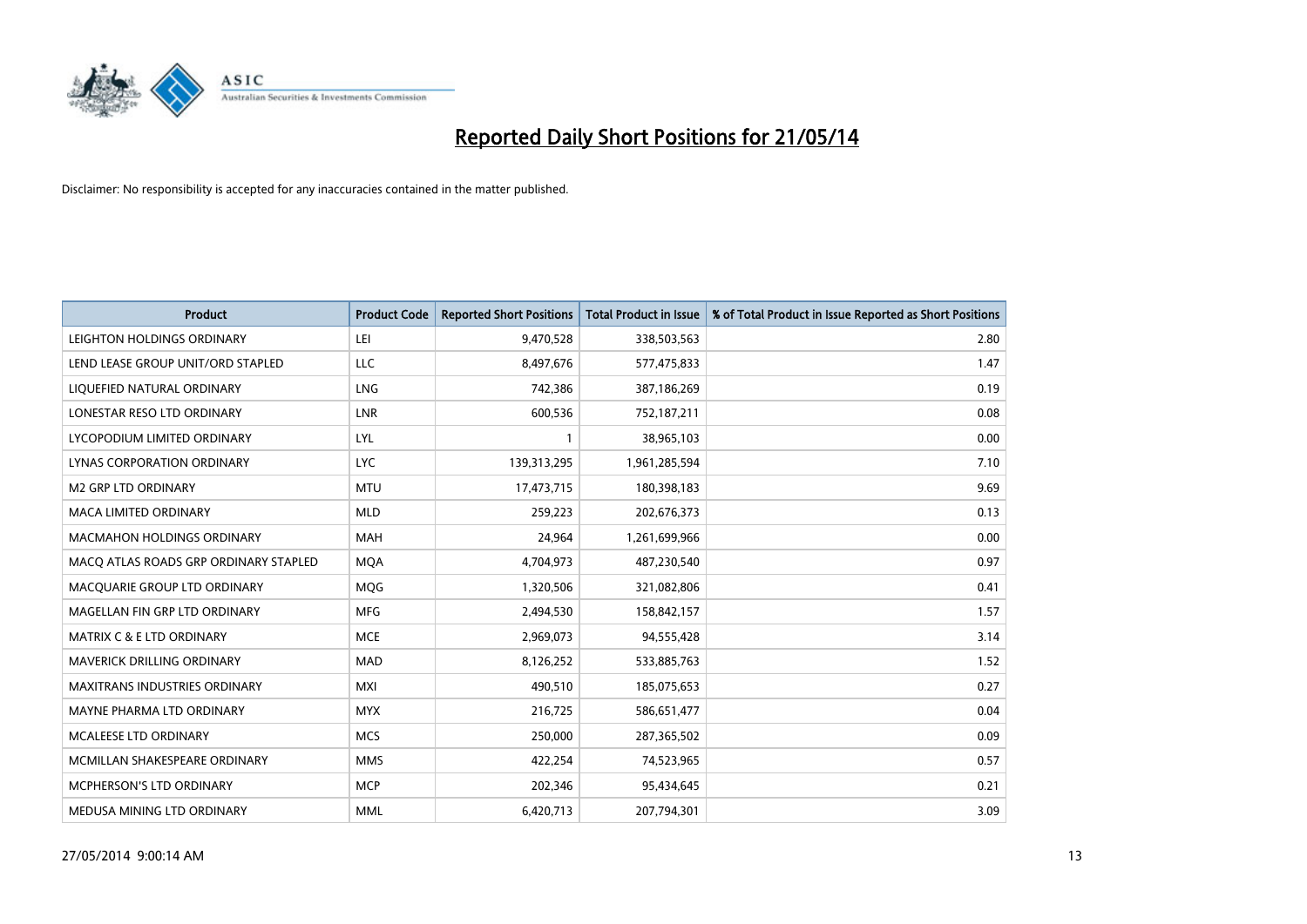

| <b>Product</b>                     | <b>Product Code</b> | <b>Reported Short Positions</b> | <b>Total Product in Issue</b> | % of Total Product in Issue Reported as Short Positions |
|------------------------------------|---------------------|---------------------------------|-------------------------------|---------------------------------------------------------|
| MELBOURNE IT LIMITED ORDINARY      | <b>MLB</b>          | $\overline{2}$                  | 92,944,392                    | 0.00                                                    |
| <b>MERMAID MARINE ORDINARY</b>     | <b>MRM</b>          | 6,257,585                       | 366,766,098                   | 1.71                                                    |
| MESOBLAST LIMITED ORDINARY         | <b>MSB</b>          | 19,861,043                      | 321,616,694                   | 6.18                                                    |
| METALS X LIMITED ORDINARY          | <b>MLX</b>          | 1,221,498                       | 1,655,386,110                 | 0.07                                                    |
| METCASH LIMITED ORDINARY           | <b>MTS</b>          | 100,835,984                     | 888,338,048                   | 11.35                                                   |
| METMINCO LIMITED ORDINARY          | <b>MNC</b>          | 142,147                         | 1,749,543,023                 | 0.01                                                    |
| <b>MIGHTY RIVER POWER ORDINARY</b> | <b>MYT</b>          | 3,677,411                       | 1,400,012,517                 | 0.26                                                    |
| MINCOR RESOURCES NL ORDINARY       | <b>MCR</b>          | 89,726                          | 188,208,274                   | 0.05                                                    |
| MINERAL DEPOSITS ORDINARY          | <b>MDL</b>          | 1,200,318                       | 103,538,786                   | 1.16                                                    |
| MINERAL RESOURCES, ORDINARY        | <b>MIN</b>          | 9,239,311                       | 186,556,246                   | 4.95                                                    |
| MINT WIRELESS ORDINARY             | <b>MNW</b>          | 1,199,628                       | 407,372,395                   | 0.29                                                    |
| MIRABELA NICKEL LTD ORDINARY       | <b>MBN</b>          | 18,455,648                      | 876,801,147                   | 2.10                                                    |
| MIRVAC GROUP STAPLED SECURITIES    | <b>MGR</b>          | 4,093,657                       | 3,692,279,772                 | 0.11                                                    |
| MOLOPO ENERGY LTD ORDINARY         | <b>MPO</b>          | 222,790                         | 248,505,936                   | 0.09                                                    |
| MONADELPHOUS GROUP ORDINARY        | <b>MND</b>          | 11,771,278                      | 92,679,570                    | 12.70                                                   |
| MORTGAGE CHOICE LTD ORDINARY       | <b>MOC</b>          | 2,166                           | 123,780,387                   | 0.00                                                    |
| <b>MOUNT GIBSON IRON ORDINARY</b>  | MGX                 | 13,632,282                      | 1,090,584,232                 | 1.25                                                    |
| MULTIPLEX SITES SITES              | <b>MXUPA</b>        | 1,800                           | 4,500,000                     | 0.04                                                    |
| MURCHISON METALS LTD ORDINARY      | <b>MMX</b>          | 215,291                         | 450,497,346                   | 0.05                                                    |
| MYER HOLDINGS LTD ORDINARY         | <b>MYR</b>          | 58,391,374                      | 585,684,551                   | 9.97                                                    |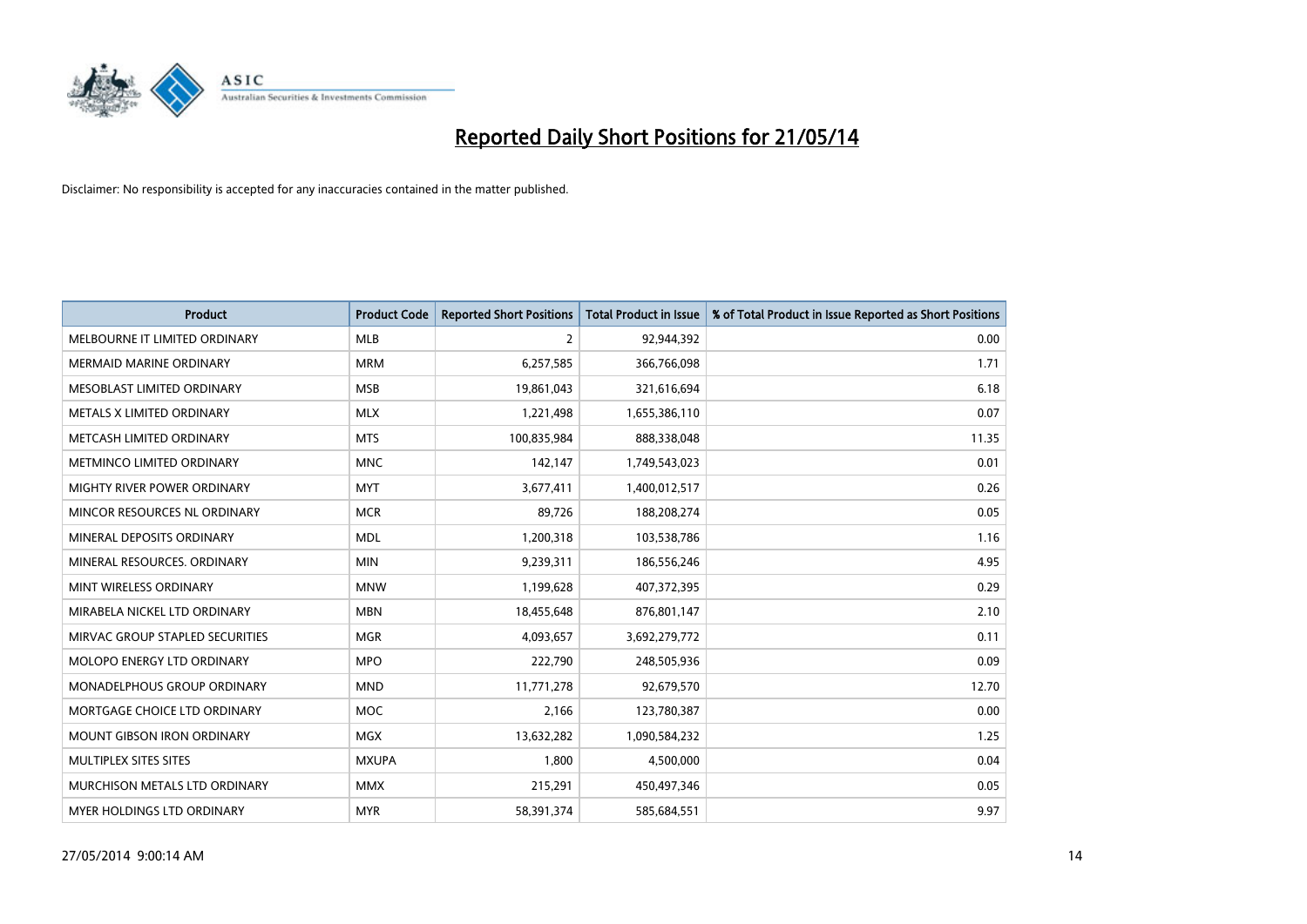

| <b>Product</b>                | <b>Product Code</b> | <b>Reported Short Positions</b> | <b>Total Product in Issue</b> | % of Total Product in Issue Reported as Short Positions |
|-------------------------------|---------------------|---------------------------------|-------------------------------|---------------------------------------------------------|
| NANOSONICS LIMITED ORDINARY   | <b>NAN</b>          | 443,539                         | 263,798,826                   | 0.17                                                    |
| NATIONAL AUST, BANK ORDINARY  | <b>NAB</b>          | 9,595,532                       | 2,353,771,760                 | 0.41                                                    |
| NATIONAL STORAGE STAPLED      | <b>NSR</b>          | 228,517                         | 244,897,097                   | 0.09                                                    |
| NAVITAS LIMITED ORDINARY      | <b>NVT</b>          | 3,099,811                       | 375,712,581                   | 0.83                                                    |
| NEARMAP LTD ORDINARY          | <b>NEA</b>          | 166,484                         | 337,346,101                   | 0.05                                                    |
| NEON ENERGY LIMITED ORDINARY  | <b>NEN</b>          | 225,474                         | 553,037,848                   | 0.04                                                    |
| NEW HOPE CORPORATION ORDINARY | NHC                 | 1,123,441                       | 830,933,112                   | 0.14                                                    |
| NEWCREST MINING ORDINARY      | <b>NCM</b>          | 11,369,669                      | 766,510,971                   | 1.48                                                    |
| NEWS CORP A NON-VOTING CDI    | <b>NWSLV</b>        | 394,567                         | 3,115,091                     | 12.67                                                   |
| NEWS CORP B VOTING CDI        | <b>NWS</b>          | 2,237,101                       | 20,738,712                    | 10.79                                                   |
| NEWSAT LIMITED ORDINARY       | <b>NWT</b>          | 8,061,537                       | 612,199,841                   | 1.32                                                    |
| NEXTDC LIMITED ORDINARY       | <b>NXT</b>          | 12,884,478                      | 193,154,486                   | 6.67                                                    |
| NEXUS ENERGY LIMITED ORDINARY | <b>NXS</b>          | 114,801,149                     | 1,330,219,459                 | 8.63                                                    |
| NIB HOLDINGS LIMITED ORDINARY | <b>NHF</b>          | 2,443,121                       | 439,004,182                   | 0.56                                                    |
| NICK SCALI LIMITED ORDINARY   | <b>NCK</b>          | $\mathbf{1}$                    | 81,000,000                    | 0.00                                                    |
| NIDO PETROLEUM ORDINARY       | <b>NDO</b>          | 47,402                          | 2,048,317,635                 | 0.00                                                    |
| NINE ENTERTAINMENT ORDINARY   | <b>NEC</b>          | 8,598,791                       | 940,295,023                   | 0.91                                                    |
| NOBLE MINERAL RES ORDINARY    | <b>NMG</b>          | 2,365,726                       | 666,397,952                   | 0.36                                                    |
| NORTHERN IRON LTD ORDINARY    | <b>NFE</b>          | 11,392                          | 484,405,314                   | 0.00                                                    |
| NORTHERN STAR ORDINARY        | <b>NST</b>          | 1,112,489                       | 578,591,915                   | 0.19                                                    |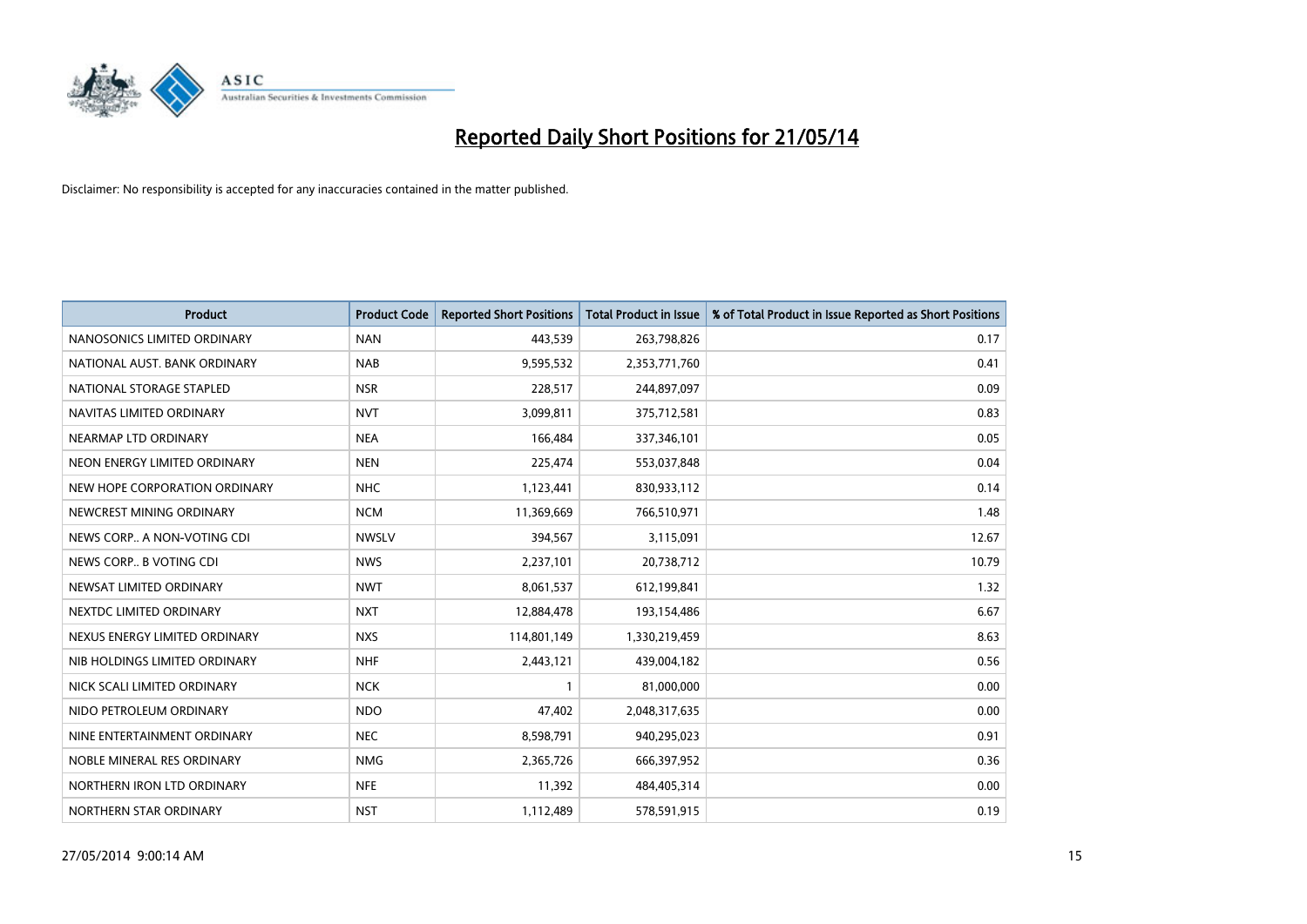

| <b>Product</b>                        | <b>Product Code</b> | <b>Reported Short Positions</b> | <b>Total Product in Issue</b> | % of Total Product in Issue Reported as Short Positions |
|---------------------------------------|---------------------|---------------------------------|-------------------------------|---------------------------------------------------------|
| NOVOGEN LIMITED ORDINARY              | <b>NRT</b>          | 59,693                          | 168,557,834                   | 0.04                                                    |
| NRW HOLDINGS LIMITED ORDINARY         | <b>NWH</b>          | 15,133,599                      | 278,888,011                   | 5.43                                                    |
| NUCOAL RESOURCES LTD ORDINARY         | <b>NCR</b>          | 1                               | 768,612,354                   | 0.00                                                    |
| NUFARM LIMITED ORDINARY               | <b>NUF</b>          | 16,449,823                      | 264,021,627                   | 6.23                                                    |
| <b>OAKTON LIMITED ORDINARY</b>        | <b>OKN</b>          | 502                             | 89,990,235                    | 0.00                                                    |
| OCEANAGOLD CORP. CHESS DEPOSITARY INT | OGC                 | 2,592,729                       | 300,567,377                   | 0.86                                                    |
| OCEANIA CAPITAL LTD ORDINARY          | <b>OCP</b>          | 1                               | 35,307,209                    | 0.00                                                    |
| OIL SEARCH LTD ORDINARY               | OSH                 | 9,416,887                       | 1,496,692,453                 | 0.63                                                    |
| OM HOLDINGS LIMITED ORDINARY          | OMH                 | 1,414,857                       | 733,423,337                   | 0.19                                                    |
| ORICA LIMITED ORDINARY                | ORI                 | 9,201,376                       | 370,924,362                   | 2.48                                                    |
| ORIGIN ENERGY ORDINARY                | <b>ORG</b>          | 7,401,526                       | 1,103,645,753                 | 0.67                                                    |
| OROCOBRE LIMITED ORDINARY             | <b>ORE</b>          | 2,183,069                       | 132,041,911                   | 1.65                                                    |
| ORORA LIMITED ORDINARY                | <b>ORA</b>          | 949,557                         | 1,206,684,923                 | 0.08                                                    |
| OROTONGROUP LIMITED ORDINARY          | ORL                 | 213,446                         | 40,880,902                    | 0.52                                                    |
| <b>OZ MINERALS ORDINARY</b>           | OZL                 | 12,263,494                      | 303,470,022                   | 4.04                                                    |
| <b>OZFOREX GROUP LTD ORDINARY</b>     | <b>OFX</b>          | 5,129,784                       | 240,000,000                   | 2.14                                                    |
| <b>PACIFIC BRANDS ORDINARY</b>        | PBG                 | 19,518,394                      | 917,226,291                   | 2.13                                                    |
| PACT GROUP HLDGS LTD ORDINARY         | <b>PGH</b>          | 2,855,409                       | 294,097,961                   | 0.97                                                    |
| PALADIN ENERGY LTD ORDINARY           | <b>PDN</b>          | 95,115,256                      | 964, 367, 284                 | 9.86                                                    |
| PANAUST LIMITED ORDINARY              | <b>PNA</b>          | 1,817,543                       | 635,580,654                   | 0.29                                                    |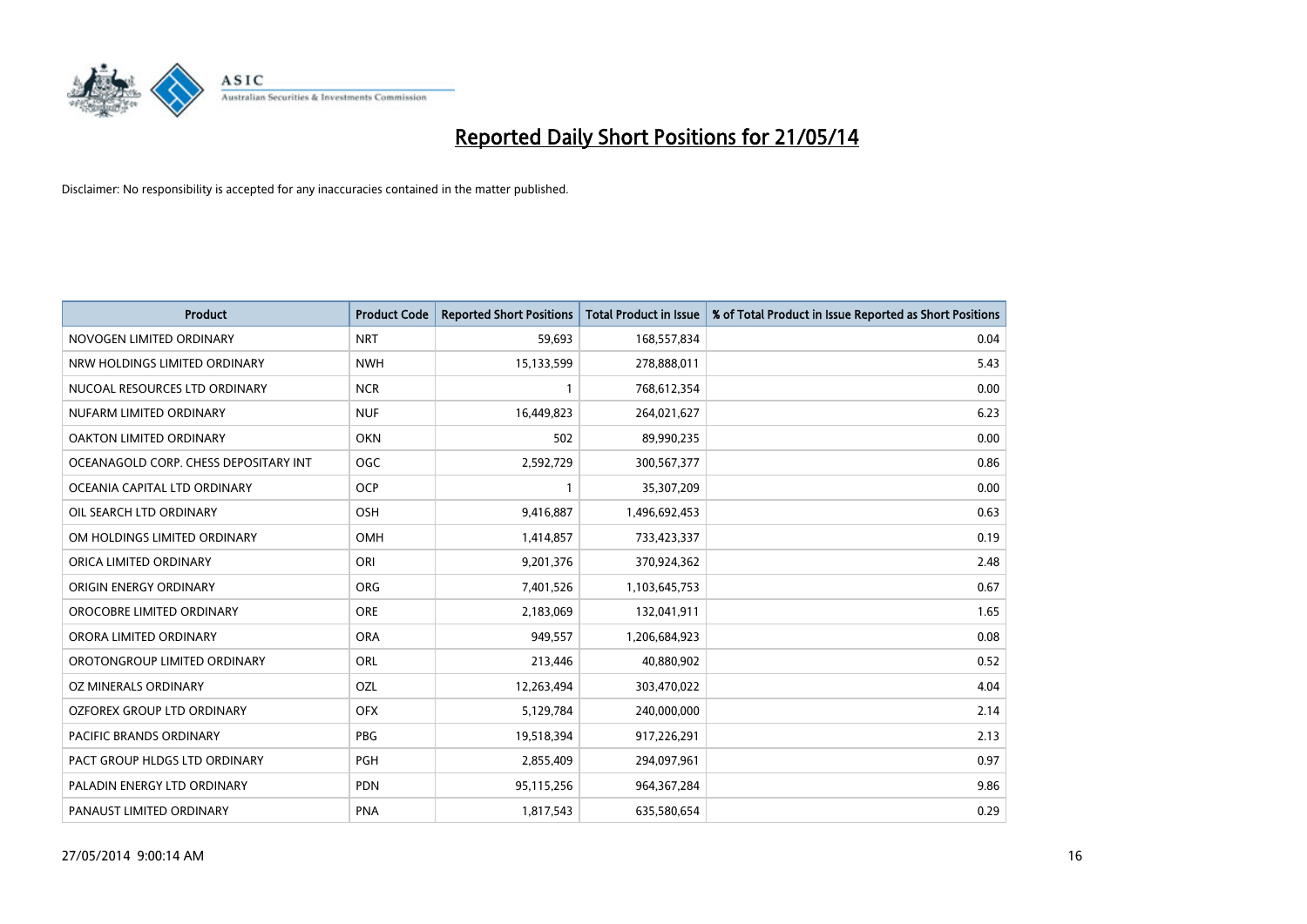

| <b>Product</b>                | <b>Product Code</b> | <b>Reported Short Positions</b> | <b>Total Product in Issue</b> | % of Total Product in Issue Reported as Short Positions |
|-------------------------------|---------------------|---------------------------------|-------------------------------|---------------------------------------------------------|
| PANORAMIC RESOURCES ORDINARY  | PAN                 | 838,875                         | 322,275,824                   | 0.26                                                    |
| PANTERRA GOLD LTD ORDINARY    | PGI                 |                                 | 772,781,012                   | 0.00                                                    |
| PAPERLINX LIMITED ORDINARY    | <b>PPX</b>          | 44,770                          | 665,181,261                   | 0.01                                                    |
| PAPILLON RES LTD ORDINARY     | <b>PIR</b>          | 12,864,601                      | 341,494,210                   | 3.77                                                    |
| PATTIES FOODS LTD ORDINARY    | PFL                 | $\mathbf{1}$                    | 139,144,338                   | 0.00                                                    |
| PEET LIMITED ORDINARY         | <b>PPC</b>          | 74,793                          | 433,389,348                   | 0.02                                                    |
| PERPETUAL LIMITED ORDINARY    | PPT                 | 1,246,825                       | 46,574,426                    | 2.68                                                    |
| PERSEUS MINING LTD ORDINARY   | PRU                 | 20,614,326                      | 526,656,401                   | 3.91                                                    |
| PHARMAXIS LTD ORDINARY        | <b>PXS</b>          | 408,118                         | 309,514,849                   | 0.13                                                    |
| PLATINUM ASSET ORDINARY       | <b>PTM</b>          | 623,877                         | 580,336,142                   | 0.11                                                    |
| PLATINUM AUSTRALIA ORDINARY   | <b>PLA</b>          | 836,027                         | 504,968,043                   | 0.17                                                    |
| PLATINUM CAPITAL LTD ORDINARY | <b>PMC</b>          | 5,108                           | 231,071,933                   | 0.00                                                    |
| PMP LIMITED ORDINARY          | <b>PMP</b>          | 1,571,414                       | 323,781,124                   | 0.49                                                    |
| PRANA BIOTECHNOLOGY ORDINARY  | PBT                 | 886,620                         | 488,646,960                   | 0.18                                                    |
| PREMIER INVESTMENTS ORDINARY  | <b>PMV</b>          | 120,765                         | 155,714,874                   | 0.08                                                    |
| PRIMA BIOMED LTD ORDINARY     | <b>PRR</b>          | 486,502                         | 1,228,709,341                 | 0.04                                                    |
| PRIMARY HEALTH CARE ORDINARY  | <b>PRY</b>          | 15,604,576                      | 505,659,944                   | 3.09                                                    |
| PRIME MEDIA GRP LTD ORDINARY  | PRT                 | 1,684,781                       | 366,330,303                   | 0.46                                                    |
| PROGRAMMED ORDINARY           | <b>PRG</b>          | 72,933                          | 118,253,992                   | 0.06                                                    |
| PURA VIDA ENERGY NL ORDINARY  | <b>PVD</b>          | 36,537                          | 127,168,198                   | 0.03                                                    |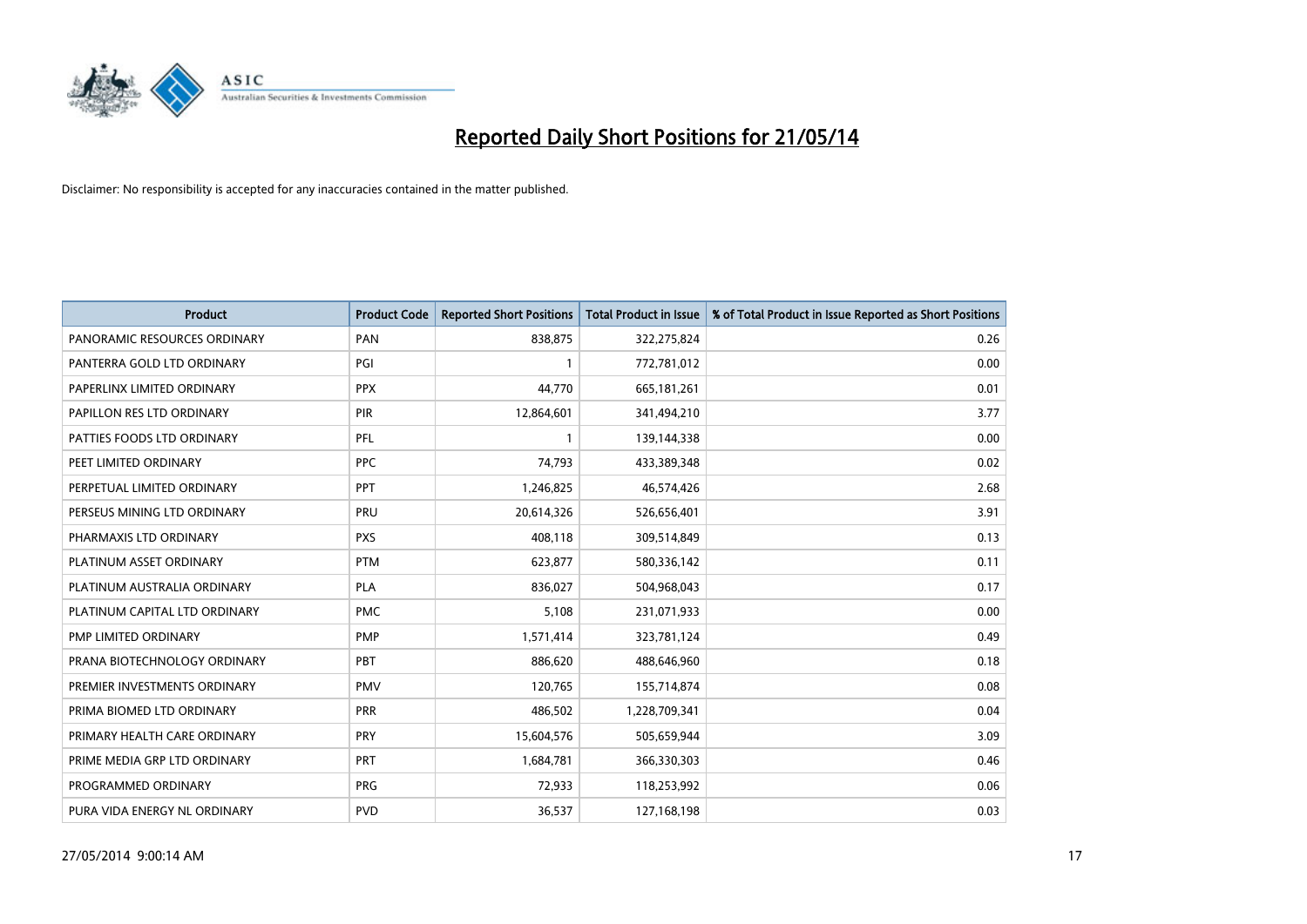

| <b>Product</b>                      | <b>Product Code</b> | <b>Reported Short Positions</b> | <b>Total Product in Issue</b> | % of Total Product in Issue Reported as Short Positions |
|-------------------------------------|---------------------|---------------------------------|-------------------------------|---------------------------------------------------------|
| <b>QANTAS AIRWAYS ORDINARY</b>      | QAN                 | 63,123,688                      | 2,196,330,250                 | 2.87                                                    |
| OBE INSURANCE GROUP ORDINARY        | QBE                 | 24,631,067                      | 1,253,883,293                 | 1.96                                                    |
| ORXPHARMA LTD ORDINARY              | <b>ORX</b>          | 30,000                          | 164,190,969                   | 0.02                                                    |
| <b>QUBE HOLDINGS LTD ORDINARY</b>   | QUB                 | 22,875,541                      | 1,051,172,929                 | 2.18                                                    |
| RAMELIUS RESOURCES ORDINARY         | <b>RMS</b>          | 12,110                          | 365,740,380                   | 0.00                                                    |
| RAMSAY HEALTH CARE ORDINARY         | <b>RHC</b>          | 1,294,395                       | 202,081,252                   | 0.64                                                    |
| <b>RCG CORPORATION LTD ORDINARY</b> | <b>RCG</b>          | 130,780                         | 263,808,625                   | 0.05                                                    |
| <b>RCR TOMLINSON ORDINARY</b>       | <b>RCR</b>          | 353,660                         | 136,989,238                   | 0.26                                                    |
| <b>REA GROUP ORDINARY</b>           | <b>REA</b>          | 1,118,467                       | 131,714,699                   | 0.85                                                    |
| RECALL HOLDINGS LTD ORDINARY        | <b>REC</b>          | 2,715,390                       | 312,836,448                   | 0.87                                                    |
| RECKON LIMITED ORDINARY             | <b>RKN</b>          | 1,342,394                       | 126,913,066                   | 1.06                                                    |
| <b>RED FORK ENERGY ORDINARY</b>     | <b>RFE</b>          | 2,448,103                       | 501,051,719                   | 0.49                                                    |
| REDBANK ENERGY LTD ORDINARY         | <b>AEJ</b>          | 13                              | 786,287                       | 0.00                                                    |
| REECE AUSTRALIA LTD. ORDINARY       | <b>REH</b>          | 124                             | 99,600,000                    | 0.00                                                    |
| REED RESOURCES LTD ORDINARY         | <b>RDR</b>          | 1,015                           | 523,453,895                   | 0.00                                                    |
| REGIS RESOURCES ORDINARY            | <b>RRL</b>          | 22,360,119                      | 499,744,095                   | 4.47                                                    |
| RESMED INC CDI 10:1                 | <b>RMD</b>          | 35,431,921                      | 1,415,926,590                 | 2.50                                                    |
| <b>RESOLUTE MINING ORDINARY</b>     | <b>RSG</b>          | 12,351,331                      | 641,189,223                   | 1.93                                                    |
| <b>RESOURCE GENERATION ORDINARY</b> | <b>RES</b>          | 1,220                           | 581,380,338                   | 0.00                                                    |
| RETAIL FOOD GROUP ORDINARY          | <b>RFG</b>          | 4,876,329                       | 144,868,508                   | 3.37                                                    |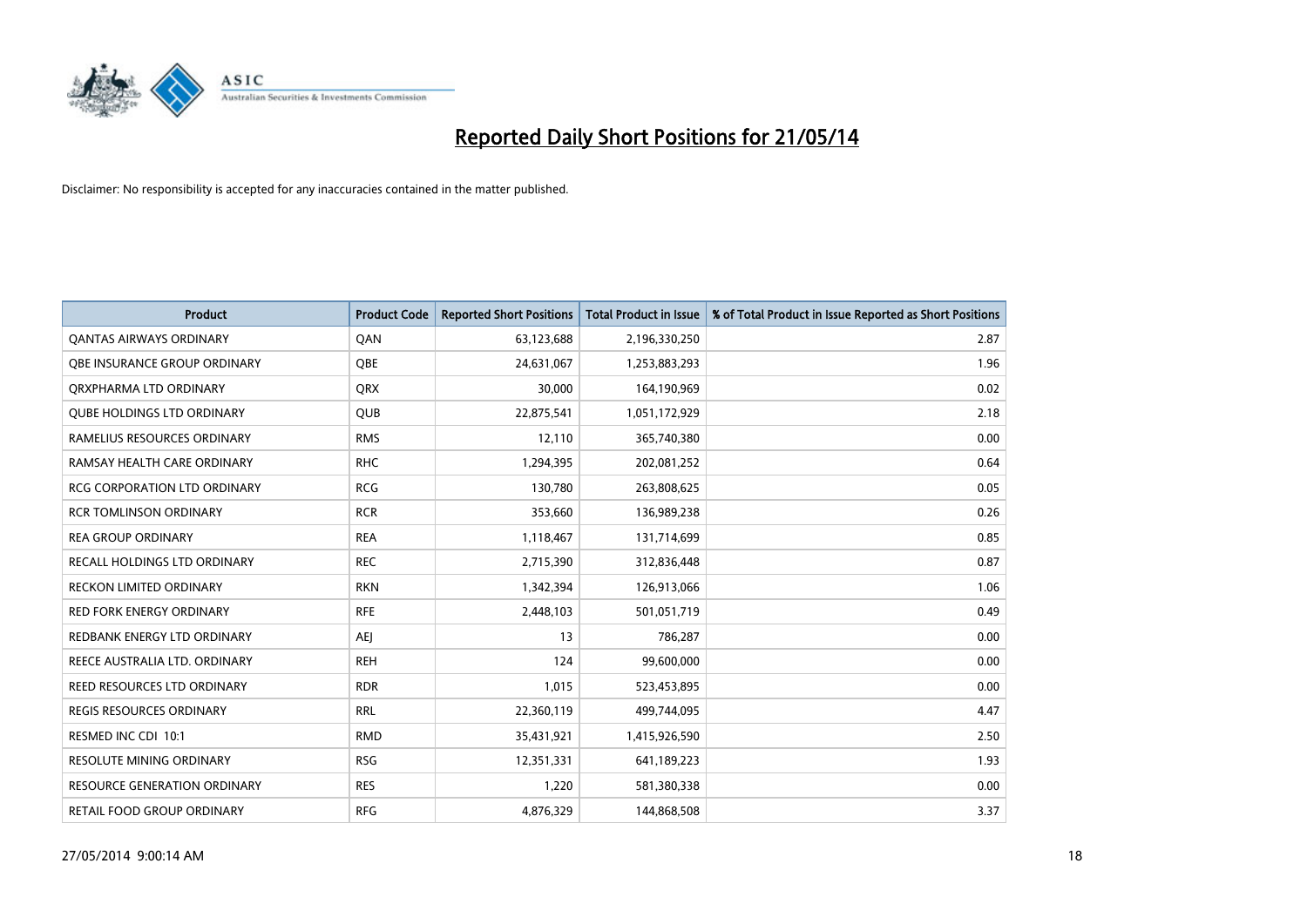

| <b>Product</b>                               | <b>Product Code</b> | <b>Reported Short Positions</b> | <b>Total Product in Issue</b> | % of Total Product in Issue Reported as Short Positions |
|----------------------------------------------|---------------------|---------------------------------|-------------------------------|---------------------------------------------------------|
| REX MINERALS LIMITED ORDINARY                | <b>RXM</b>          | 653,804                         | 220,519,784                   | 0.30                                                    |
| <b>RIDLEY CORPORATION ORDINARY</b>           | <b>RIC</b>          | 2,179,238                       | 307,817,071                   | 0.71                                                    |
| RIO TINTO LIMITED ORDINARY                   | <b>RIO</b>          | 4,223,949                       | 435,758,720                   | 0.97                                                    |
| ROC OIL COMPANY ORDINARY                     | <b>ROC</b>          | 277,041                         | 687,618,400                   | 0.04                                                    |
| ROYAL WOLF HOLDINGS ORDINARY                 | <b>RWH</b>          | 192,532                         | 100,387,052                   | 0.19                                                    |
| RUBIK FINANCIAL LTD. ORDINARY                | <b>RFL</b>          | 47,954                          | 290,398,607                   | 0.02                                                    |
| RXP SERVICES LTD ORDINARY                    | <b>RXP</b>          | 7,000                           | 133,028,367                   | 0.01                                                    |
| SAI GLOBAL LIMITED ORDINARY                  | SAI                 | 11,427,336                      | 210,793,906                   | 5.42                                                    |
| SALMAT LIMITED ORDINARY                      | <b>SLM</b>          | 54                              | 159,812,799                   | 0.00                                                    |
| SAMSON OIL & GAS LTD ORDINARY                | SSN                 | 17,820,000                      | 2,837,756,933                 | 0.63                                                    |
| SANDFIRE RESOURCES ORDINARY                  | <b>SFR</b>          | 895,648                         | 155,640,968                   | 0.58                                                    |
| <b>SANTOS LTD ORDINARY</b>                   | <b>STO</b>          | 5,620,593                       | 975,329,331                   | 0.58                                                    |
| SARACEN MINERAL ORDINARY                     | SAR                 | 777,208                         | 792,784,738                   | 0.10                                                    |
| <b>SCA PROPERTY GROUP STAPLED SECURITIES</b> | <b>SCP</b>          | 41,526,853                      | 648,628,320                   | 6.40                                                    |
| SEDGMAN LIMITED ORDINARY                     | <b>SDM</b>          | 220,736                         | 227,059,277                   | 0.10                                                    |
| SEEK LIMITED ORDINARY                        | <b>SEK</b>          | 9,699,928                       | 340,384,875                   | 2.85                                                    |
| SELECT HARVESTS ORDINARY                     | SHV                 | 33,246                          | 57,999,427                    | 0.06                                                    |
| SENEX ENERGY LIMITED ORDINARY                | <b>SXY</b>          | 9,047,913                       | 1,145,058,917                 | 0.79                                                    |
| SERVCORP LIMITED ORDINARY                    | SRV                 | 35,276                          | 98,432,275                    | 0.04                                                    |
| SERVICE STREAM ORDINARY                      | <b>SSM</b>          | 30                              | 386,389,873                   | 0.00                                                    |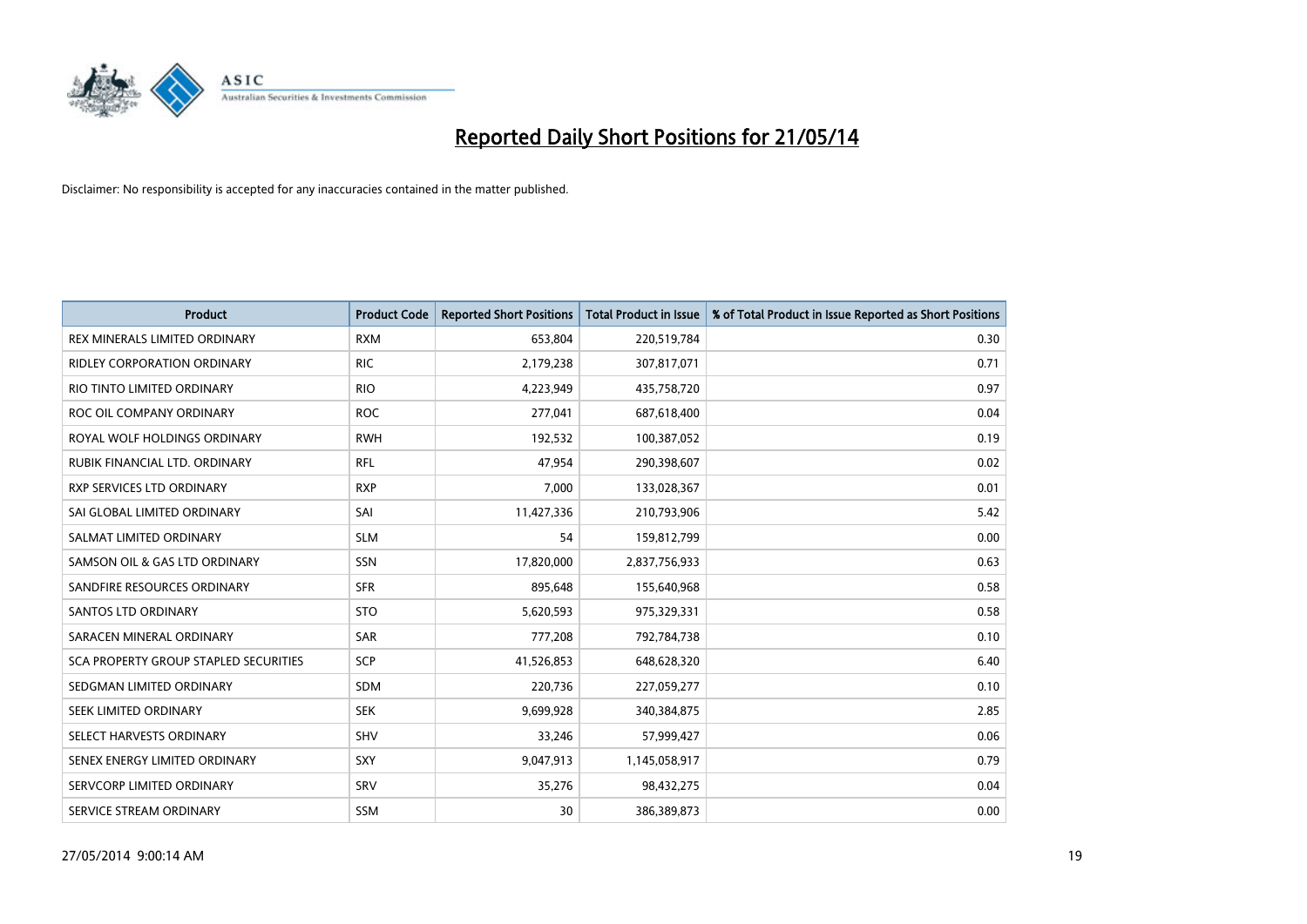

| <b>Product</b>                           | <b>Product Code</b> | <b>Reported Short Positions</b> | <b>Total Product in Issue</b> | % of Total Product in Issue Reported as Short Positions |
|------------------------------------------|---------------------|---------------------------------|-------------------------------|---------------------------------------------------------|
| SEVEN GROUP HOLDINGS ORDINARY            | <b>SVW</b>          | 426,740                         | 305,294,332                   | 0.14                                                    |
| SEVEN WEST MEDIA LTD ORDINARY            | <b>SWM</b>          | 3,483,645                       | 999,160,872                   | 0.35                                                    |
| SEYMOUR WHYTE LTD ORDINARY               | <b>SWL</b>          | 250                             | 87,647,595                    | 0.00                                                    |
| SG FLEET GROUP LTD ORDINARY              | SGF                 | 6,694                           | 242,691,826                   | 0.00                                                    |
| SIGMA PHARMACEUTICAL ORDINARY            | <b>SIP</b>          | 14,727,432                      | 1,125,026,719                 | 1.31                                                    |
| SILEX SYSTEMS ORDINARY                   | <b>SLX</b>          | 2,828,110                       | 170,367,734                   | 1.66                                                    |
| SILVER CHEF LIMITED ORDINARY             | <b>SIV</b>          | 128,877                         | 29,333,629                    | 0.44                                                    |
| SILVER LAKE RESOURCE ORDINARY            | <b>SLR</b>          | 26,615,031                      | 503,233,971                   | 5.29                                                    |
| SIMS METAL MGMT LTD ORDINARY             | SGM                 | 13,061,152                      | 204,469,540                   | 6.39                                                    |
| SINGAPORE TELECOMM. CHESS DEPOSITARY INT | SGT                 | 11,881,618                      | 144,402,021                   | 8.23                                                    |
| SINO GAS ENERGY ORDINARY                 | SEH                 | 2,612,053                       | 1,530,457,040                 | 0.17                                                    |
| SIRIUS RESOURCES NL ORDINARY             | <b>SIR</b>          | 12,699,123                      | 261,980,167                   | 4.85                                                    |
| SIRTEX MEDICAL ORDINARY                  | <b>SRX</b>          | 70,787                          | 56,108,439                    | 0.13                                                    |
| SKILLED GROUP LTD ORDINARY               | <b>SKE</b>          | 1,940,945                       | 235,254,496                   | 0.83                                                    |
| SKY NETWORK ORDINARY                     | <b>SKT</b>          | 53,468                          | 389,139,785                   | 0.01                                                    |
| SKYCITY ENT GRP LTD ORDINARY             | <b>SKC</b>          | 227,215                         | 582,088,094                   | 0.04                                                    |
| <b>SLATER &amp; GORDON ORDINARY</b>      | SGH                 | 6,060,903                       | 204,338,625                   | 2.97                                                    |
| SMS MANAGEMENT, ORDINARY                 | <b>SMX</b>          | 2,486,535                       | 70,099,763                    | 3.55                                                    |
| SONIC HEALTHCARE ORDINARY                | <b>SHL</b>          | 3,042,498                       | 400,811,556                   | 0.76                                                    |
| SOUL PATTINSON (W.H) ORDINARY            | SOL                 | 4,947                           | 239,395,320                   | 0.00                                                    |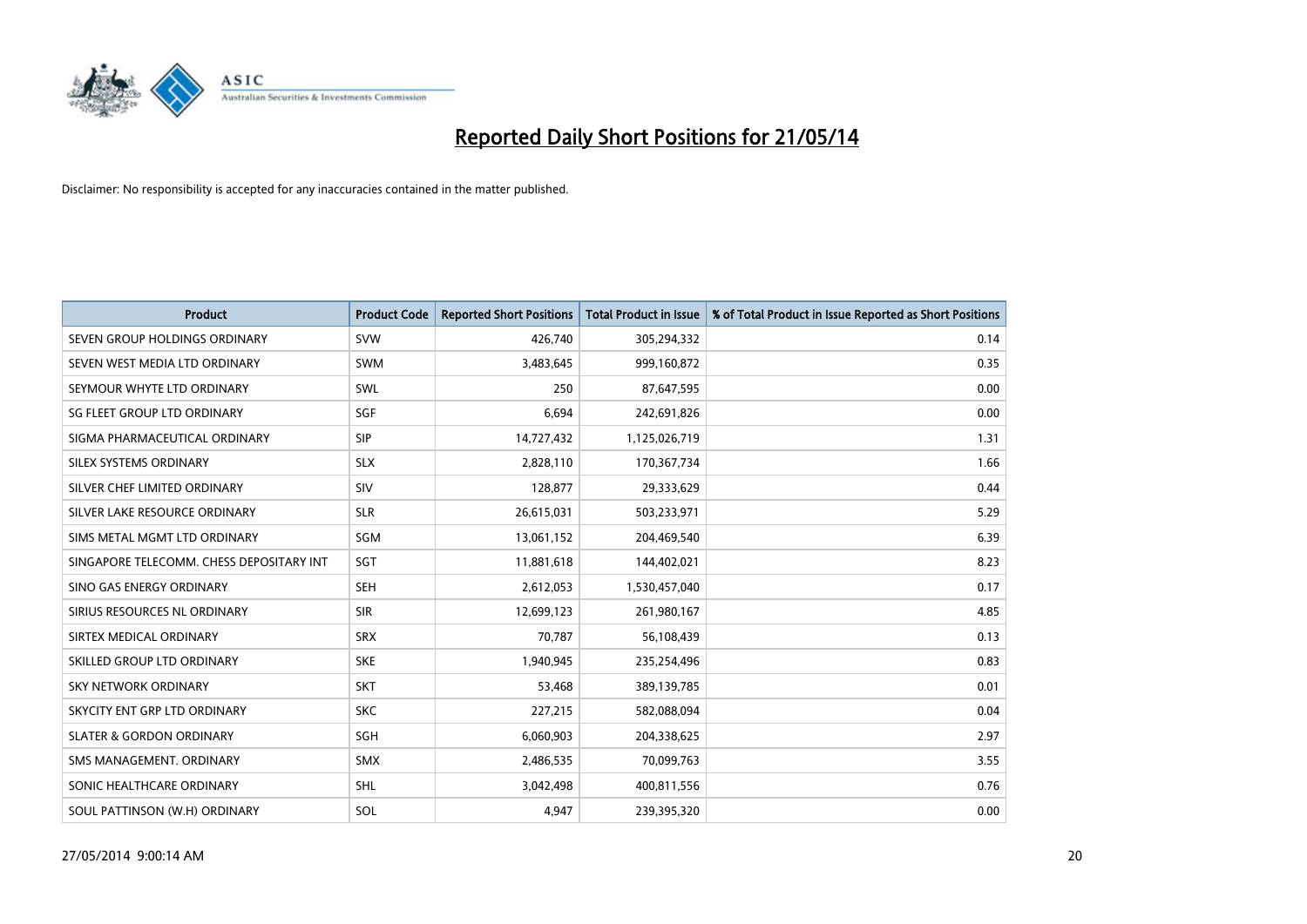

| <b>Product</b>                           | <b>Product Code</b> | <b>Reported Short Positions</b> | <b>Total Product in Issue</b> | % of Total Product in Issue Reported as Short Positions |
|------------------------------------------|---------------------|---------------------------------|-------------------------------|---------------------------------------------------------|
| SOUTH BOULDER MINES ORDINARY             | <b>STB</b>          | 1                               | 129,127,826                   | 0.00                                                    |
| SP AUSNET STAPLED SECURITIES             | <b>SPN</b>          | 53,176,880                      | 3,386,607,080                 | 1.57                                                    |
| SPARK INFRASTRUCTURE STAPLED US PROHIBT. | SKI                 | 32,617,636                      | 1,326,734,264                 | 2.46                                                    |
| SPDR 200 FUND ETF UNITS                  | <b>STW</b>          | 45,012                          | 45,026,368                    | 0.10                                                    |
| SPDR 200 RESOURCES ETF UNITS             | <b>OZR</b>          | 188                             | 1,601,962                     | 0.01                                                    |
| SPDR SMALL ORDS ETF UNITS                | SSO                 | 103,600                         | 801,304                       | 12.93                                                   |
| SPECIALTY FASHION ORDINARY               | SFH                 | 2,229                           | 192,236,121                   | 0.00                                                    |
| ST BARBARA LIMITED ORDINARY              | <b>SBM</b>          | 27,398,540                      | 488,074,077                   | 5.61                                                    |
| STARPHARMA HOLDINGS ORDINARY             | SPL                 | 16,126,709                      | 284,664,680                   | 5.67                                                    |
| STEADFAST GROUP LTD ORDINARY             | <b>SDF</b>          | 2,122,358                       | 501,638,307                   | 0.42                                                    |
| STH CRS ELECT ENGNR ORDINARY             | <b>SXE</b>          | 19,573                          | 161,523,130                   | 0.01                                                    |
| STHN CROSS MEDIA ORDINARY                | <b>SXL</b>          | 13,240,432                      | 705,246,986                   | 1.88                                                    |
| STOCKLAND UNITS/ORD STAPLED              | SGP                 | 20,156,728                      | 2,326,978,560                 | 0.87                                                    |
| STRAITS RES LTD. ORDINARY                | SRO                 | 28,747                          | 1,217,730,293                 | 0.00                                                    |
| STRIKE ENERGY LTD ORDINARY               | <b>STX</b>          | 3,727                           | 812,497,613                   | 0.00                                                    |
| STW COMMUNICATIONS ORDINARY              | SGN                 | 1,087,677                       | 403,828,512                   | 0.27                                                    |
| SUNCORP GROUP LTD ORDINARY               | <b>SUN</b>          | 13,054,384                      | 1,286,600,980                 | 1.01                                                    |
| SUNDANCE ENERGY ORDINARY                 | <b>SEA</b>          | 12,341,776                      | 547,675,861                   | 2.25                                                    |
| SUNDANCE RESOURCES ORDINARY              | <b>SDL</b>          | 279,203,645                     | 3,079,369,367                 | 9.07                                                    |
| SUNLAND GROUP LTD ORDINARY               | <b>SDG</b>          | 109,802                         | 181,710,087                   | 0.06                                                    |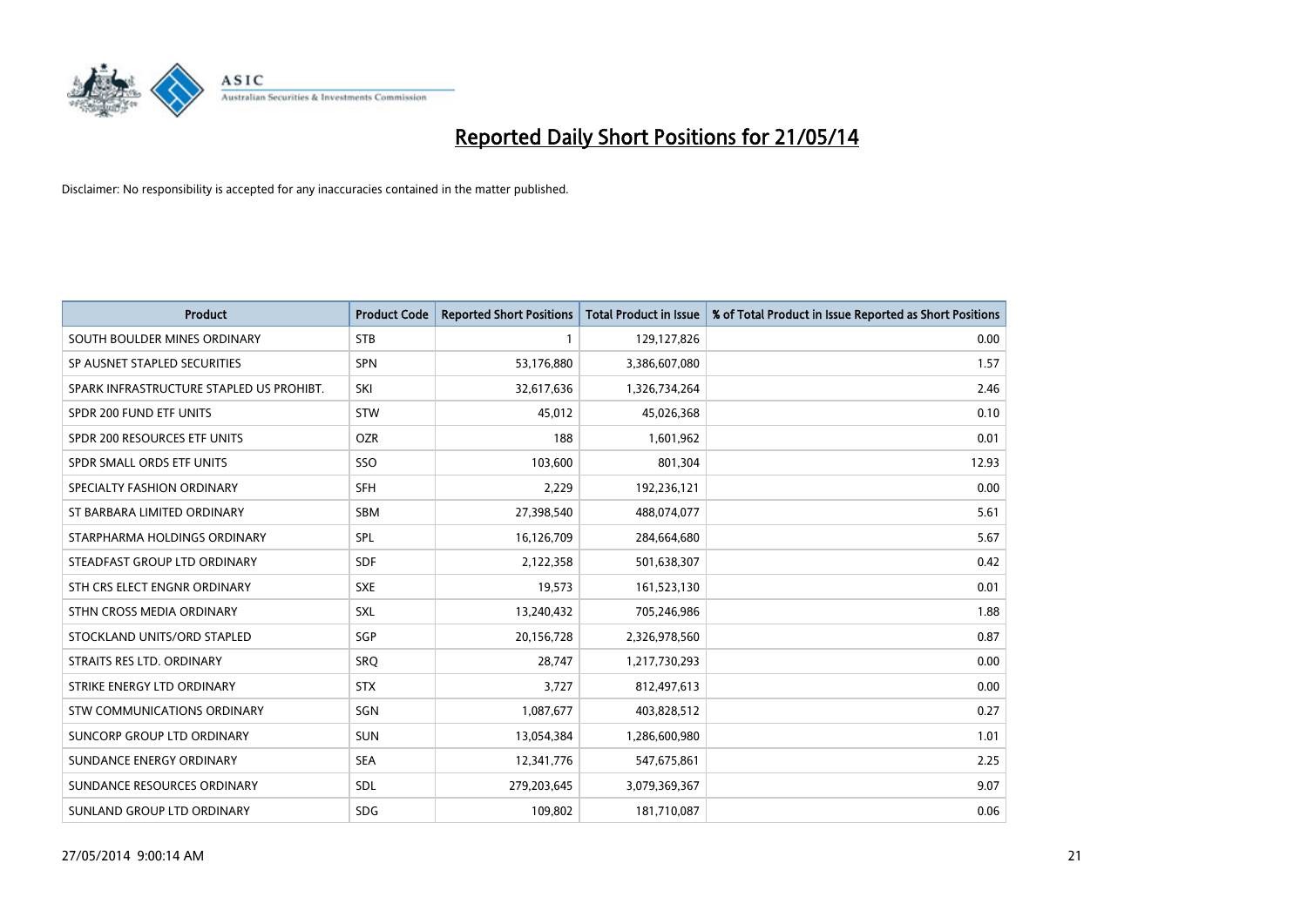

| <b>Product</b>                   | <b>Product Code</b> | <b>Reported Short Positions</b> | <b>Total Product in Issue</b> | % of Total Product in Issue Reported as Short Positions |
|----------------------------------|---------------------|---------------------------------|-------------------------------|---------------------------------------------------------|
| SUPER RET REP LTD ORDINARY       | <b>SUL</b>          | 1,848,666                       | 196,731,620                   | 0.94                                                    |
| SYD AIRPORT STAPLED US PROHIBIT. | <b>SYD</b>          | 18,669,350                      | 2,216,216,041                 | 0.84                                                    |
| SYRAH RESOURCES ORDINARY         | <b>SYR</b>          | 7,082,030                       | 162,485,614                   | 4.36                                                    |
| TABCORP HOLDINGS LTD ORDINARY    | <b>TAH</b>          | 15,516,043                      | 762,954,019                   | 2.03                                                    |
| TANAMI GOLD NL ORDINARY          | <b>TAM</b>          | $\mathbf{1}$                    | 1,175,097,046                 | 0.00                                                    |
| TAP OIL LIMITED ORDINARY         | <b>TAP</b>          | 34,591                          | 242,237,221                   | 0.01                                                    |
| TASSAL GROUP LIMITED ORDINARY    | TGR                 | 5,831                           | 146,507,029                   | 0.00                                                    |
| TATTS GROUP LTD ORDINARY         | <b>TTS</b>          | 14,213,627                      | 1,434,447,341                 | 0.99                                                    |
| <b>TECHNOLOGY ONE ORDINARY</b>   | <b>TNE</b>          | 219,280                         | 307,751,455                   | 0.07                                                    |
| TELECOM CORPORATION ORDINARY     | <b>TEL</b>          | 8,456,041                       | 1,828,530,844                 | 0.46                                                    |
| TELSTRA CORPORATION. ORDINARY    | <b>TLS</b>          | 26,354,189                      | 12,443,074,357                | 0.21                                                    |
| <b>TEMPLETON GLOBAL ORDINARY</b> | <b>TGG</b>          | 3,411                           | 198,420,359                   | 0.00                                                    |
| TEN NETWORK HOLDINGS ORDINARY    | <b>TEN</b>          | 163,900,800                     | 2,630,984,596                 | 6.23                                                    |
| TERANGA GOLD CORP CDI 1:1        | TGZ                 | 179,985                         | 101,778,769                   | 0.18                                                    |
| TFS CORPORATION LTD ORDINARY     | <b>TFC</b>          | 4,968,902                       | 282,157,408                   | 1.76                                                    |
| THE REJECT SHOP ORDINARY         | <b>TRS</b>          | 2,957,013                       | 28,826,248                    | 10.26                                                   |
| TIGER RESOURCES ORDINARY         | TGS                 | 875,512                         | 838,897,617                   | 0.10                                                    |
| TITAN ENERGY SERVICE ORDINARY    | <b>TTN</b>          | 12,347                          | 50,561,915                    | 0.02                                                    |
| TOLL HOLDINGS LTD ORDINARY       | <b>TOL</b>          | 28,867,030                      | 717,133,875                   | 4.03                                                    |
| TOX FREE SOLUTIONS ORDINARY      | <b>TOX</b>          | 2,959,495                       | 133,252,359                   | 2.22                                                    |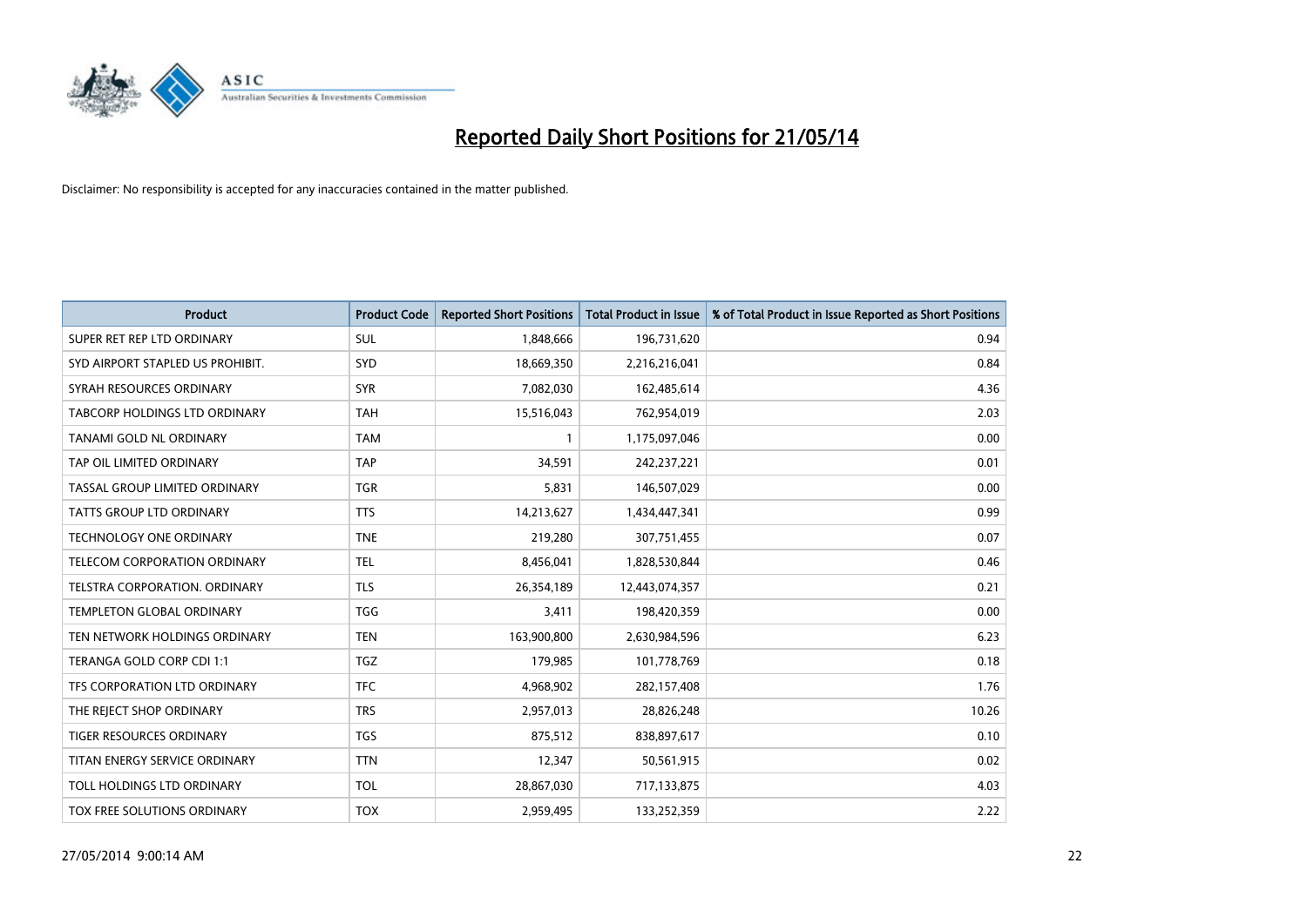

| <b>Product</b>                       | <b>Product Code</b> | <b>Reported Short Positions</b> | <b>Total Product in Issue</b> | % of Total Product in Issue Reported as Short Positions |
|--------------------------------------|---------------------|---------------------------------|-------------------------------|---------------------------------------------------------|
| TPG TELECOM LIMITED ORDINARY         | <b>TPM</b>          | 7,521,724                       | 793,808,141                   | 0.95                                                    |
| TRADE ME GROUP ORDINARY              | <b>TME</b>          | 1,288,600                       | 396,548,005                   | 0.32                                                    |
| <b>TRANSFIELD SERVICES ORDINARY</b>  | <b>TSE</b>          | 44,449,883                      | 512,457,716                   | 8.67                                                    |
| TRANSPACIFIC INDUST. ORDINARY        | <b>TPI</b>          | 14,557,235                      | 1,578,786,704                 | 0.92                                                    |
| TRANSURBAN GROUP TRIPLE STAPLED SEC. | <b>TCL</b>          | 9,302,158                       | 1,817,200,970                 | 0.51                                                    |
| <b>TREASURY GROUP ORDINARY</b>       | <b>TRG</b>          | 15,887                          | 23,070,755                    | 0.07                                                    |
| TREASURY WINE ESTATE ORDINARY        | <b>TWE</b>          | 44,593,370                      | 649,427,560                   | 6.87                                                    |
| TROY RESOURCES LTD ORDINARY          | <b>TRY</b>          | 3,445,089                       | 195,034,997                   | 1.77                                                    |
| <b>UGL LIMITED ORDINARY</b>          | UGL                 | 18,573,684                      | 166,511,240                   | 11.15                                                   |
| UNILIFE CORPORATION CDI 6:1          | <b>UNS</b>          | 120,000                         | 259,710,264                   | 0.05                                                    |
| US MASTERS RES FUND ORDINARY UNITS   | <b>URF</b>          | 27                              | 263,972,915                   | 0.00                                                    |
| UXC LIMITED ORDINARY                 | <b>UXC</b>          | 3,302,100                       | 321,271,353                   | 1.03                                                    |
| <b>VEDA GROUP LTD ORDINARY</b>       | <b>VED</b>          | 11,037,201                      | 842,055,406                   | 1.31                                                    |
| <b>VILLAGE ROADSHOW LTD ORDINARY</b> | <b>VRL</b>          | 1,816,336                       | 159,498,988                   | 1.14                                                    |
| <b>VIRGIN AUS HLDG LTD ORDINARY</b>  | <b>VAH</b>          | 46,589,723                      | 3,514,825,734                 | 1.33                                                    |
| VIRTUS HEALTH LTD ORDINARY           | <b>VRT</b>          | 3,374,630                       | 79,722,678                    | 4.23                                                    |
| VISION EYE INSTITUTE ORDINARY        | <b>VEI</b>          | 178,039                         | 161,017,230                   | 0.11                                                    |
| VOCATION LTD ORDINARY                | <b>VET</b>          | 11,498,200                      | 200,000,000                   | 5.75                                                    |
| <b>VOCUS COMMS LTD ORDINARY</b>      | <b>VOC</b>          | 503,028                         | 92,834,500                    | 0.54                                                    |
| WARRNAMBOOL CHEESE ORDINARY          | <b>WCB</b>          | 4                               | 56,098,797                    | 0.00                                                    |